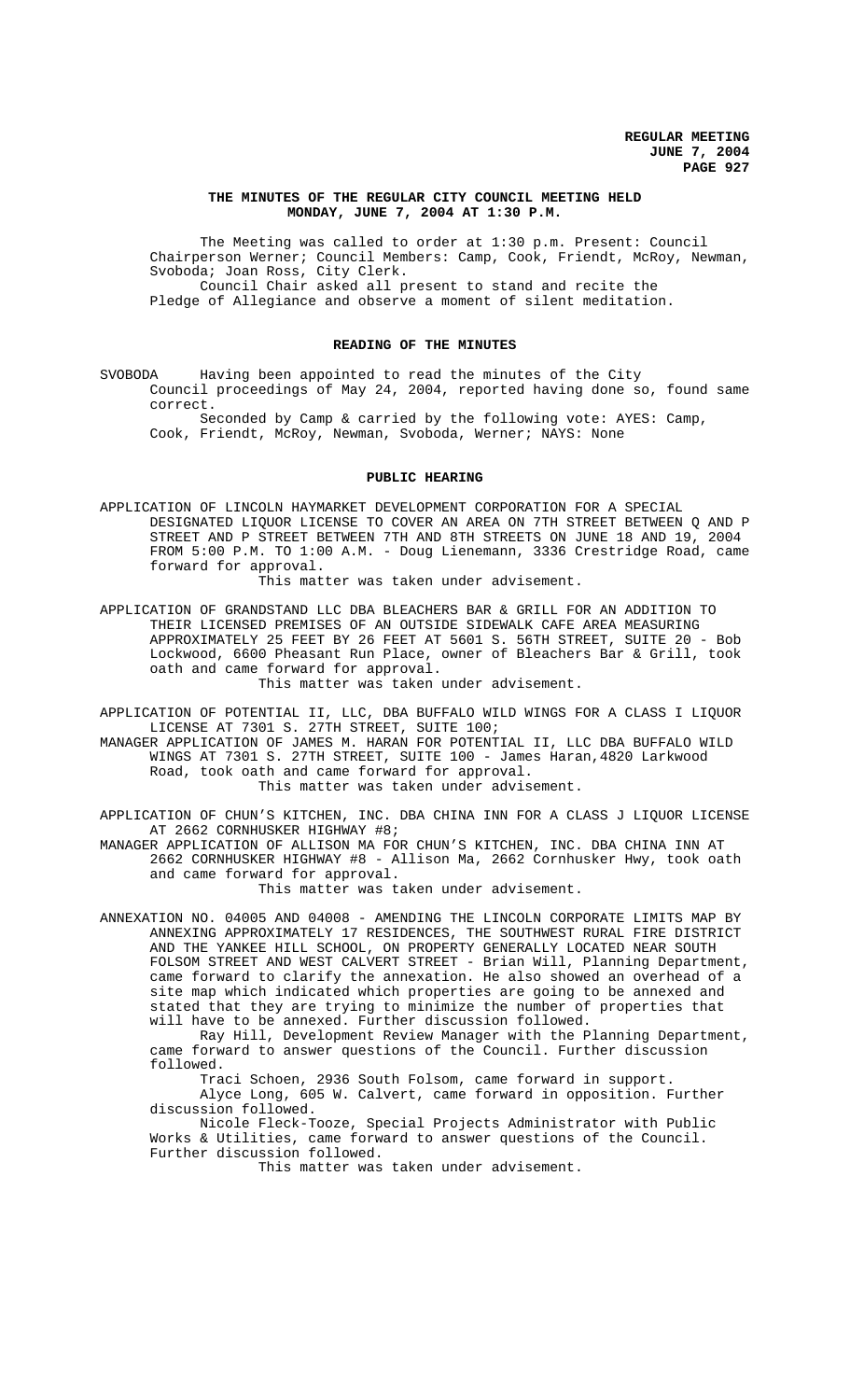AMENDING CHAPTER 14.50 OF THE LINCOLN MUNICIPAL CODE GOVERNING SIDEWALK CAFES TO STREAMLINE THE APPLICATION PROCESS, TO CLARIFY THE TYPES OF ESTABLISHMENTS ELIGIBLE AND THE NUMBER OF PATRONS TO BE SERVED BY A SIDEWALK CAFÉ;

AMENDING CHAPTER 14.55 OF THE LINCOLN MUNICIPAL CODE GOVERNING SIDEWALK VENDORS TO STREAMLINE THE APPLICATION PROCESS AND TO EXPAND THE DEFINITION AND AREAS SERVED BY VENDOR CARTS - Jeff Cole, Community Development Program Specialist with Urban Development Department, came forward to summarize the final proposed changes to the sidewalk café and sidewalk vendor ordinance. Mr. Cole's comments are on file in the City Clerk's office.

Larry Small, 6520 Lexford Drive, came forward in support. Mr. Small was the Chair of the Mayor's Outdoor Dining Review Committee in 1996.

Polly McMullen, 2512 Calvert, came forward on behalf of the Downtown Lincoln Association in support. Ms. McMullen thanked the Urban Development Department and Mr. Small for his leadership. Further discussion followed.

Nadar Sepahpur, came forward as a business owner in support. Further discussion followed.

Mr. Cole, Urban Development Department, came forward to answer questions of the Council. Further discussion followed.

Dana Roper, City Attorney, came forward to answer questions of the Council. Further discussion followed. This matter was taken under advisement.

- APPROVING A LAND EXCHANGE AGREEMENT BETWEEN THE CITY AND RIDGE DEVELOPMENT COMPANY AND SOUTHVIEW, INC. FOR PORTIONS OF PROPERTY NEAR BIG THOMPSON CREEK ADDITION GENERALLY LOCATED AT S. 56TH STREET NORTH OF YANKEE HILL ROAD FOR A FUTURE FIRE STATION SITE - Dana Roper, City Attorney, came forward to answer questions of the Council. Further discussion followed. Ray Hill, Planning Department, came forward to answer questions of the Council. Further discussion followed. This matter was taken under advisement.
- USE PERMIT NO. 123B APPLICATION OF NORTH 33RD LLC TO AMEND LANDMARK CORPORATE CENTER TO ADJUST THE FRONT YARD SETBACK FROM 50' TO 15' FOR THE LOCATION OF ONE GROUND SIGN PER LOT, AND TO WAIVE THE REQUIRED 30' MAXIMUM SETBACK FROM BUILDING PAD SITE TO GROUND SIGN, ON PROPERTY GENERALLY LOCATED AT N. 33RD STREET AND SUPERIOR STREET - DaNay Kalkowski, Attorney, 1111 Lincoln Mall, Suite 350, came forward on behalf of the applicant in support. This matter was taken under advisement.
- WAIVER NO. 04007 WAIVING THE SUBDIVISION REQUIREMENTS FOR SIDEWALKS, STREET TREES, STREET IMPROVEMENTS, AND DEDICATION OF ADDITIONAL RIGHT-OF-WAY ASSOCIATED WITH WENZL FINAL PLAT 04033, GENERALLY LOCATED AT NORTH 48TH STREET AND DORIS BAIR CIRCLE - Dana Roper, City Attorney, came forward to answer questions of the Council. Further discussion followed. This matter was taken under advisement.
- APPROVING THE FISCAL YEAR 2004 ACTION PLAN: ONE YEAR USE OF FUNDS FOR CONSOLIDATED PLAN FOR HUD ENTITLEMENT PROGRAMS - Wynn Hjermstad, and Steve Werthmann with Urban Development Department, came forward in support and to state that Lincoln is an entitlement city, meaning they do not apply for HUD funds, but they must submit an action plan in order to get them. Further discussion followed. This matter was taken under advisement.
- COMPREHENSIVE PLAN AMENDMENT NO. 04001 AMENDING THE 2025 LINCOLN CITY LANCASTER COUNTY COMPREHENSIVE PLAN BY ADOPTING THE NORTH 48TH STREET/UNIVERSITY PLACE PLAN; NEIGHBORHOOD REVITALIZATION AND TRANSPORTATION ANALYSIS, 2004, AS AN APPROVED SUBAREA PLAN, ON PROPERTY GENERALLY LOCATED BETWEEN N. 46TH AND N. 56TH STREETS FROM FRANCIS STREET NORTH TO ADAMS STREET - Wynn Hjermstad, Urban Development Department, came forward in support and to help explain the comprehensive plan.

Kelly Sieckmeyer, Public Works & Utilities Department, came forward in support and to help explain the comprehensive plan. Brian Watkins, President of Business Association of University Place, came forward in support.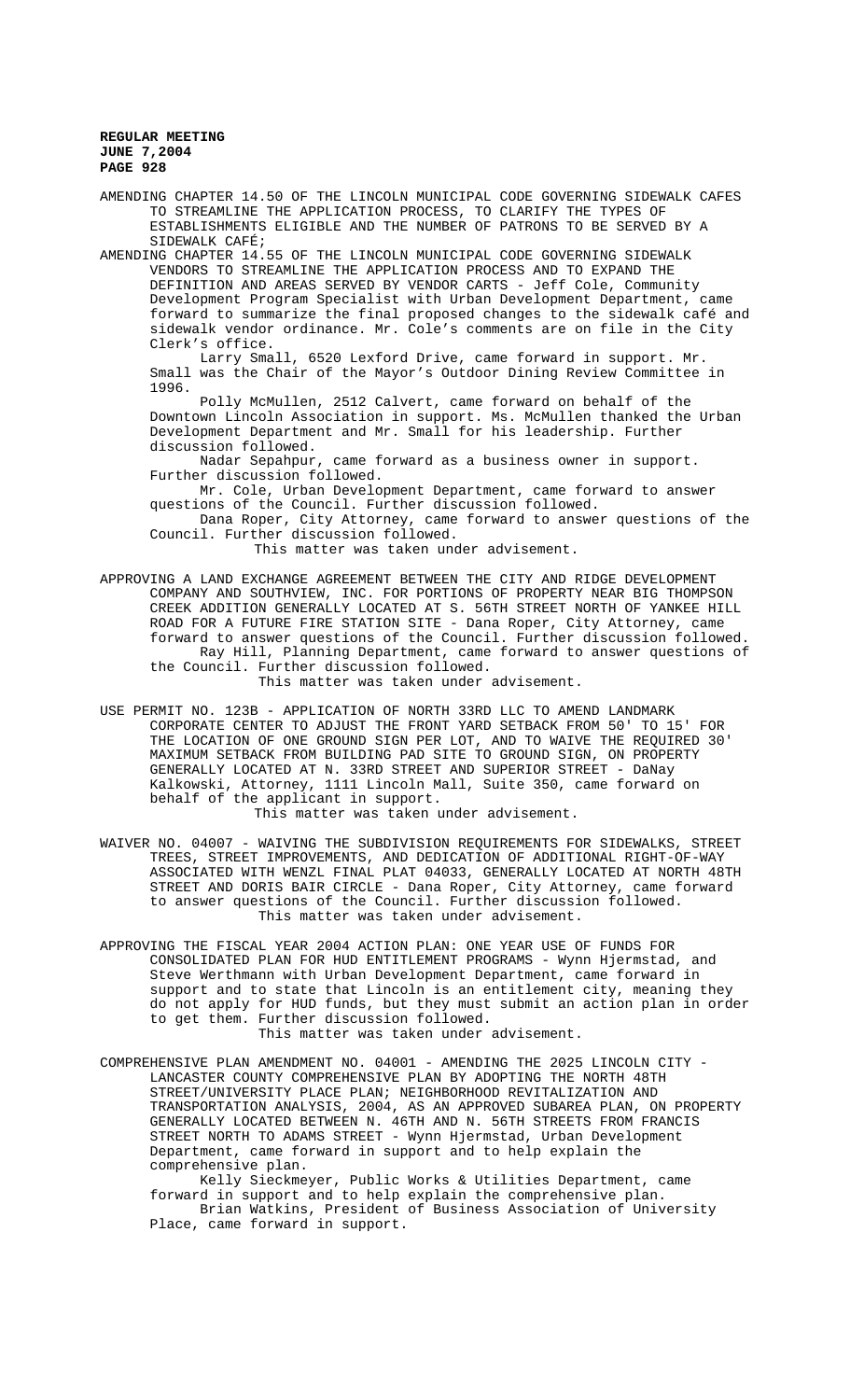Larry Zink, 4926 Leighton Avenue, came forward in support. Craig Groat, 4935 Huntington Avenue, came forward in support. Further discussion followed.

Jennifer Dam, came forward on behalf of UNL Campus Planning Group in support.

Mark Hunzeker, 1045 Lincoln Mall, Suite 200, came forward on behalf of his client, Williams Cleaners. He stated his client's concerns regarding the traffic patterns on N. 48<sup>th</sup> Street with left-hand turns and regarding their access entry of their business. Further discussion followed.

Wynn Hjermstad and Kelly Sieckmeyer, with Urban Development Department, came forward to answer questions of the Council. Further discussion followed.

This matter was taken under advisement.

APPROVING A MULTI-YEAR CONTRACT WITH FUNDING FROM MORE THAN ONE FISCAL CIP BUDGET YEAR FOR SIDEWALK REPAIR PROJECT 701801 FOR NEAR SOUTH, 13TH TO 21ST STREETS, SOUTH TO A STREETS, AND DOWNTOWN BUSINESS DISTRICT, 7TH TO 17TH STREETS, M TO R STREETS - Craig Groat, 4935 Huntington Avenue, came forward and gave general comments regarding sidewalk repair. Further discussion followed.

This matter was taken under advisement.

### **MISCELLANEOUS BUSINESS**

Kit Boesch, Human Services Administrator, came forward and spoke regarding the closure of Day Watch and explained what services are being provided by the Day Watch Program. Further discussion followed. Bill Roads, he also came forward to discuss the closure of Day Watch.

This matter was taken under advisement.

Mike Morosin, 2055 S Street, came forward to discuss the land value of his property and wanted to know what method is used when figuring the value. Further discussion followed. This matter was taken under advisement.

**\*\* END OF PUBLIC HEARING \*\***

### **COUNCIL ACTION**

#### **LIQUOR RESOLUTIONS**

APPLICATION OF LINCOLN HAYMARKET DEVELOPMENT CORPORATION FOR A SPECIAL DESIGNATED LIQUOR LICENSE TO COVER AN AREA ON 7TH STREET BETWEEN Q AND P STREET AND P STREET BETWEEN 7TH AND 8TH STREETS ON JUNE 18 AND 19, 2004 FROM 5:00 P.M. TO 1:00 A.M. - CLERK read the following resolution, introduced by Ken Svoboda, who moved its adoption for approval:<br>A-82775 BE IT RESOLVED by the City Council of the City of Lincoln BE IT RESOLVED by the City Council of the City of Lincoln,

Nebraska:

That after hearing duly had as required by law, consideration of the facts of this application, the Nebraska Liquor Control Act, and the pertinent City ordinances, the City Council recommends that the application of Lincoln Haymarket Development Corporation for a Special Designated License to cover an area on 7th Street between Q and P Streets and P Street between 7th and 8th Streets, Lincoln, Nebraska, on June 18 and 19, 2004 between the hours of 5:00 p.m. and 1:00 a.m., be approved with the condition that the premise complies in every respect with all City and State regulations and with the following requirements:

- 1. Identification to be checked, wristbands required on all parties wishing to consume alcohol.
	-
- 2. Adequate security shall be provided for the event.<br>3. The area requested for the permit shall be separat The area requested for the permit shall be separated from the public by a fence or other means.
- 4. Responsible alcohol service practices shall be followed.

BE IT FURTHER RESOLVED the City Clerk is directed to transmit a copy of this resolution to the Nebraska Liquor Control Commission.

Introduced by Ken Svoboda Seconded by Newman & carried by the following vote: AYES: Camp, Friendt, McRoy, Newman, Svoboda, Werner; NAYS: None; ABSENT: Cook.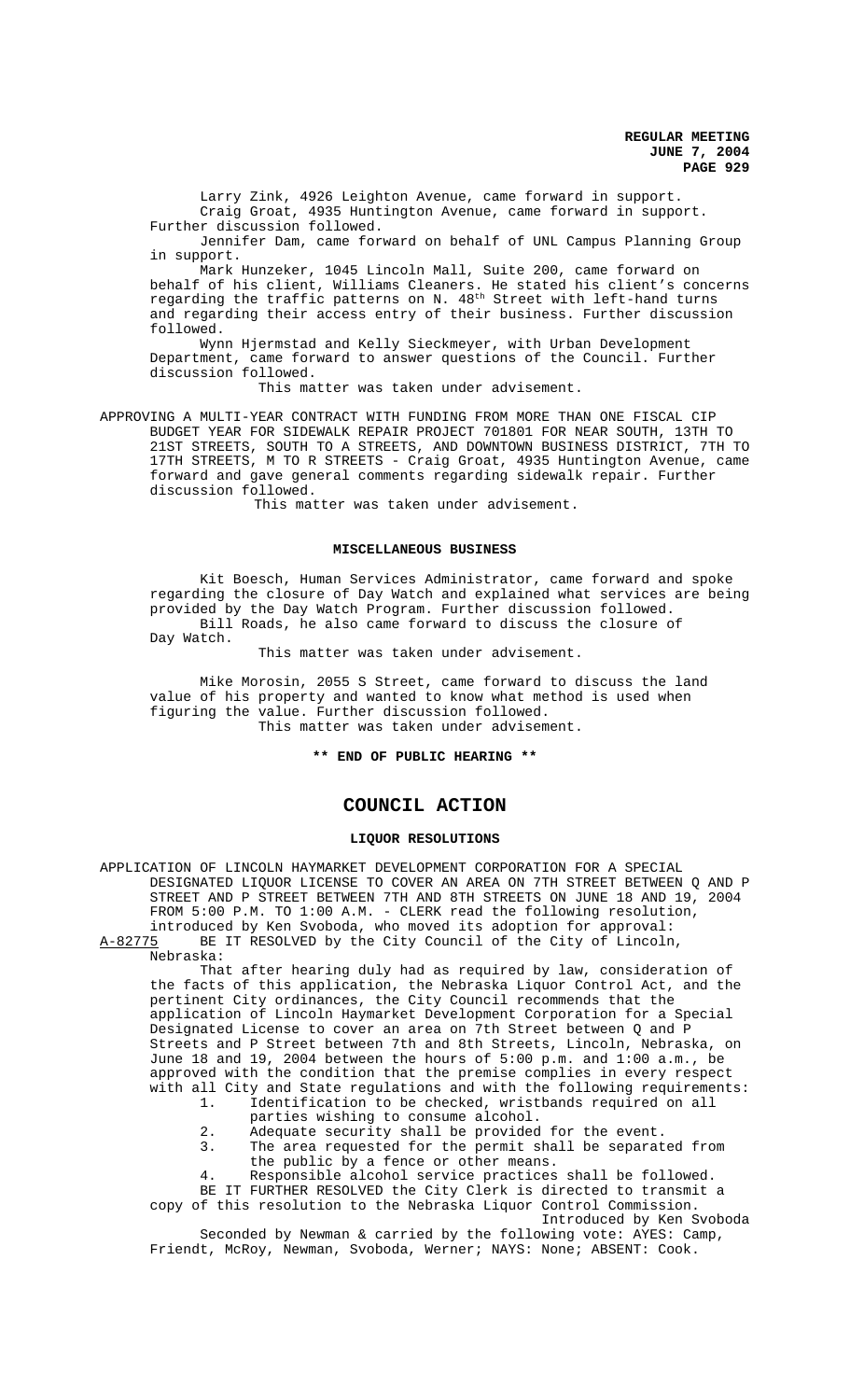APPLICATION OF GRANDSTAND LLC DBA BLEACHERS BAR & GRILL FOR AN ADDITION TO THEIR LICENSED PREMISES OF AN OUTSIDE SIDEWALK CAFE AREA MEASURING APPROXIMATELY 25 FEET BY 26 FEET AT 5601 S. 56TH STREET, SUITE 20 - CLERK read the following resolution, introduced by Ken Svoboda, who moved its adoption for approval:

A-82776 BE IT RESOLVED by the City Council of the City of Lincoln, Nebraska:

That after hearing duly had as required by law, consideration of the facts of this application, the Nebraska Liquor Control Act, and the pertinent City ordinances, the City Council recommends that the application of Grandstand LLC dba Bleachers Bar & Grill to expand its licensed premises by the addition of an outside area measuring approximately 25 feet by 26 feet to the south of the presently licensed premises located at 5601 S. 56th Street, Suite 20, Lincoln, Nebraska, be approved with the condition that the premise complies in every respect with all City and State regulations.

BE IT FURTHER RESOLVED that the City Clerk is directed to transmit a copy of this resolution to the Nebraska Liquor Control Commission. Introduced by Ken Svoboda

Seconded by Newman & carried by the following vote: AYES: Camp, Cook, Friendt, McRoy, Newman, Svoboda, Werner; NAYS: None.

APPLICATION OF POTENTIAL II, LLC, DBA BUFFALO WILD WINGS FOR A CLASS I LIQUOR LICENSE AT 7301 S. 27TH STREET, SUITE 100 - CLERK read the following resolution, introduced by Ken Svoboda, who moved its adoption for

approval:<br><u>A-82777</u> BE BE IT RESOLVED by the City Council of the City of Lincoln, Nebraska:

That after hearing duly had as required by law, consideration of the facts of this application, the Nebraska Liquor Control Act, and the pertinent City ordinances, the City Council recommends that the application of Potential II, LLC dba Buffalo Wild Wings for a Class "I" liquor license at 7301 S. 27th Street, Suite 100, Lincoln, Nebraska, for the license period ending April 30, 2005, be approved with the condition that the premise complies in every respect with all city and state regulations. The City Clerk is directed to transmit a copy of this resolution to the Nebraska Liquor Control Commission.

Introduced by Ken Svoboda Seconded by Newman & carried by the following vote: AYES: Camp, Cook, Friendt, McRoy, Newman, Svoboda, Werner; NAYS: None.

MANAGER APPLICATION OF JAMES M. HARAN FOR POTENTIAL II, LLC DBA BUFFALO WILD WINGS AT 7301 S. 27TH STREET, SUITE 100 - CLERK read the following resolution, introduced by Ken Svoboda, who moved its adoption for

approval:<br>8 WHEREAS, Potential II, LLC dba Buffalo Wild Wings located at 7301 A-82778 WHEREAS, Potential II, LLC dba Buffalo Wild Wings located at 7301 S. 27th Street, Suite 100, Lincoln, Nebraska has been approved for a Retail Class "I" liquor license, and now requests that James M. Haran be named manager;

WHEREAS, James M. Haran appears to be a fit and proper person to manage said business.

NOW, THEREFORE, BE IT RESOLVED by the City Council of the City of Lincoln, Nebraska:

That after hearing duly had as required by law, consideration of the facts of this application, the Nebraska Liquor Control Act, and the pertinent City ordinances, the City Council recommends that James M. Haran be approved as manager of this business for said licensee. The City Clerk is directed to transmit a copy of this resolution to the Nebraska Liquor Control Commission.

Introduced by Ken Svoboda Seconded by Newman & carried by the following vote: AYES: Camp, Cook, Friendt, McRoy, Newman, Svoboda, Werner; NAYS: None.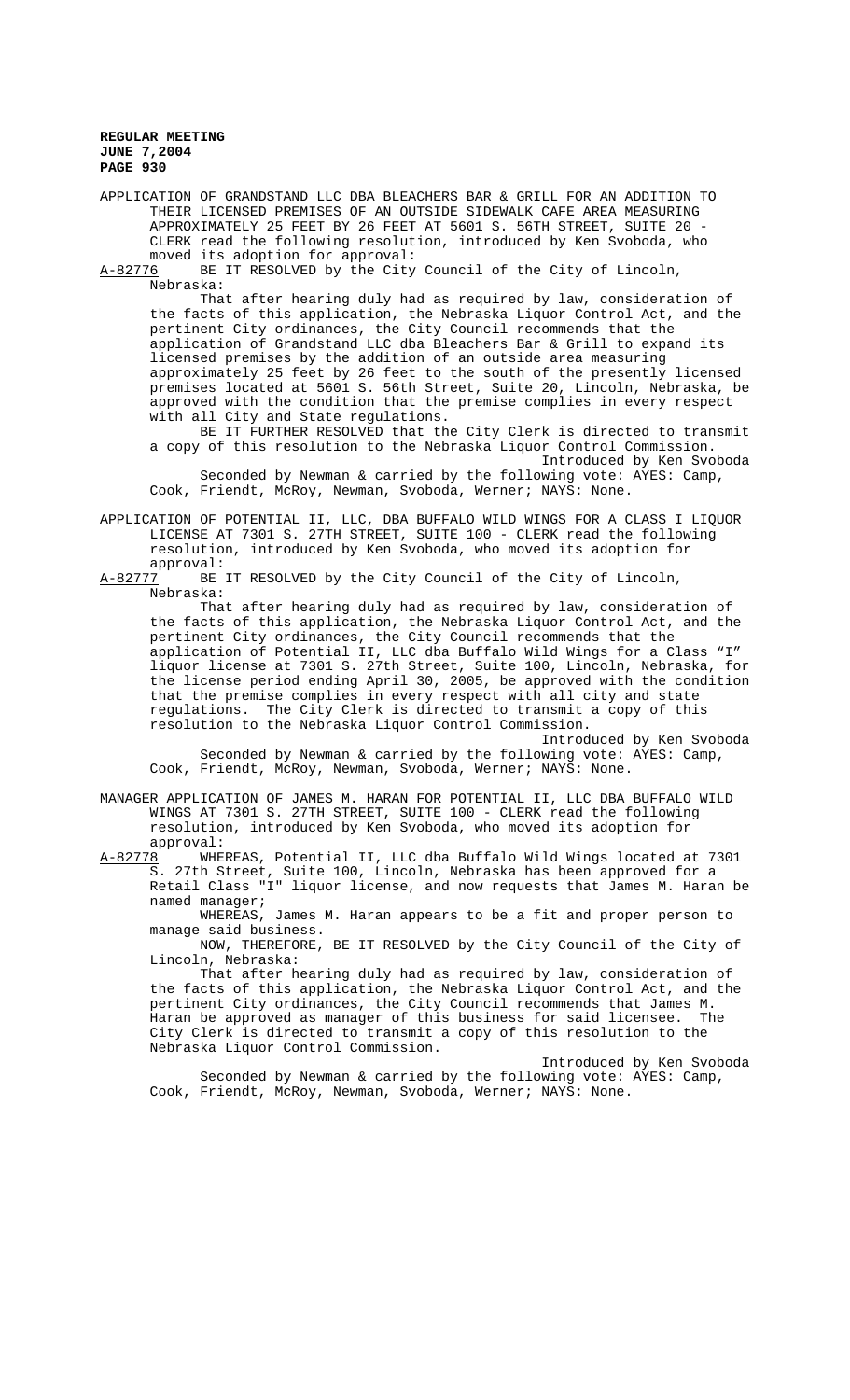APPLICATION OF CHUN'S KITCHEN, INC. DBA CHINA INN FOR A CLASS J LIQUOR LICENSE AT 2662 CORNHUSKER HIGHWAY #8 - CLERK read the following resolution, introduced by Ken Svoboda, who moved its adoption for approval:

A-82779 BE IT RESOLVED by the City Council of the City of Lincoln, Nebraska:

That after hearing duly had as required by law, consideration of the facts of this application, the Nebraska Liquor Control Act, and the pertinent City ordinances, the City Council recommends that the application of Chun's Kitchen, Inc. dba China Inn for a Class "J" liquor license at 2662 Cornhusker Highway, #8, Lincoln, Nebraska, for the license period ending April 30, 2005, be approved with the condition that the premise complies in every respect with all city and state regulations. The City Clerk is directed to transmit a copy of this resolution to the Nebraska Liquor Control Commission.

Introduced by Ken Svoboda Seconded by Newman & carried by the following vote: AYES: Camp, Cook, Friendt, McRoy, Newman, Svoboda, Werner; NAYS: None.

MANAGER APPLICATION OF ALLISON MA FOR CHUN'S KITCHEN, INC. DBA CHINA INN AT 2662 CORNHUSKER HIGHWAY #8 - CLERK read the following resolution,

introduced by Ken Svoboda, who moved its adoption for approval:<br>A-82780 WHEREAS, Chun's Kitchen, Inc. dba China Inn located A-82780 WHEREAS, Chun's Kitchen, Inc. dba China Inn located at 2662 Cornhusker Highway, #8, Lincoln, Nebraska has been approved for a Retail

Class "J" liquor license, and now requests that Allison Ma be named manager;

WHEREAS, Allison Ma appears to be a fit and proper person to manage said business.

NOW, THEREFORE, BE IT RESOLVED by the City Council of the City of Lincoln, Nebraska:

That after hearing duly had as required by law, consideration of the facts of this application, the Nebraska Liquor Control Act, and the pertinent City ordinances, the City Council recommends that Allison Ma be approved as manager of this business for said licensee. The City Clerk is directed to transmit a copy of this resolution to the Nebraska Liquor Control Commission.

Introduced by Ken Svoboda Seconded by Newman & carried by the following vote: AYES: Camp, Cook, Friendt, McRoy, Newman, Svoboda, Werner; NAYS: None.

## **ORDINANCES - 2ND READING**

- ANNEXATION NO. 04005 AND 04008 AMENDING THE LINCOLN CORPORATE LIMITS MAP BY ANNEXING APPROXIMATELY 17 RESIDENCES, THE SOUTHWEST RURAL FIRE DISTRICT AND THE YANKEE HILL SCHOOL, ON PROPERTY GENERALLY LOCATED NEAR SOUTH FOLSOM STREET AND WEST CALVERT STREET - CLERK read an ordinance, introduced by Patte Newman, annexing and including the below described land as part of the City of Lincoln, Nebraska, and amending the Corporate Limits Map attached to and made a part of Ordinance No. 18208, to reflect the extension of the corporate limits boundary of the City of Lincoln, Nebraska established and shown thereon, the second time.
- AMENDING CHAPTER 14.50 OF THE LINCOLN MUNICIPAL CODE GOVERNING SIDEWALK CAFES TO STREAMLINE THE APPLICATION PROCESS, TO CLARIFY THE TYPES OF ESTABLISHMENTS ELIGIBLE AND THE NUMBER OF PATRONS TO BE SERVED BY A SIDEWALK CAFÉ - CLERK read an ordinance, introduced by Patte Newman, amending Chapter 14.50 of the Lincoln Municipal Code relating to sidewalk cafes to streamline the application and the application process and to clarify the types of establishments eligible for sidewalk cafes and the number of patrons that can be served in a sidewalk café; and repealing Sections 14.50.010, 14.50.030, 14.50.040, 14.50.050, 14.50.060, 14.50.085, and 14.50.090 of the Lincoln Municipal Code as hitherto existing, the second time.
- AMENDING CHAPTER 14.55 OF THE LINCOLN MUNICIPAL CODE GOVERNING SIDEWALK VENDORS TO STREAMLINE THE APPLICATION PROCESS AND TO EXPAND THE DEFINITION AND AREAS SERVED BY VENDOR CARTS - CLERK read an ordinance, introduced by Patte Newman, amending Chapter 14.55 of the Lincoln Municipal Code relating to sidewalk vendors to expand the definition of vendor and to add a definition of "stand," to streamline the permit application process, and to expand the areas that can be served by vendor carts; repealing Section 14.55.020, 14.55.030, 14.55.040, 14.55.050, 14.55.070 and 14.55.095 of the Lincoln Municipal Code as hitherto existing, the second time.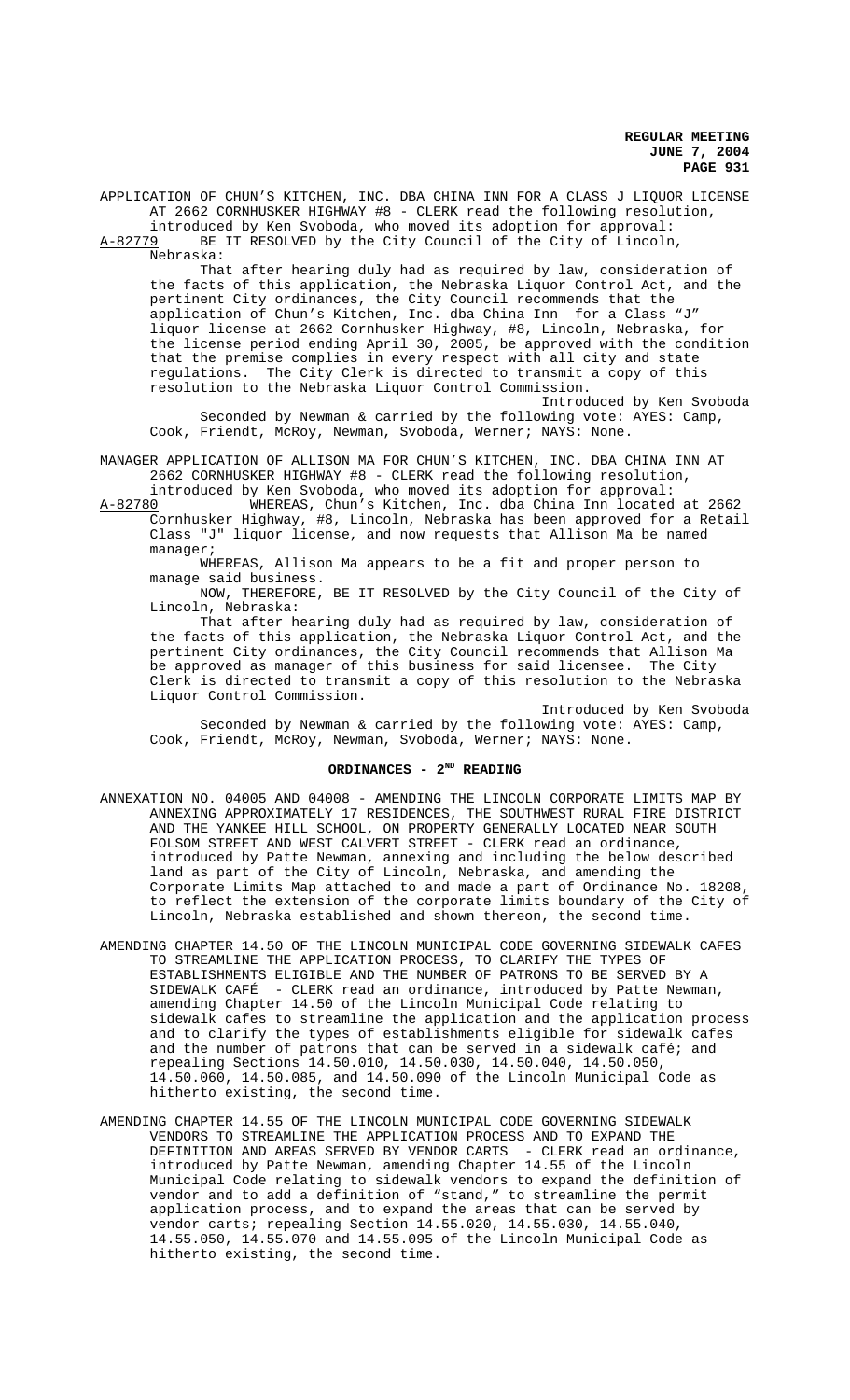APPROVING A LAND EXCHANGE AGREEMENT BETWEEN THE CITY AND RIDGE DEVELOPMENT COMPANY AND SOUTHVIEW, INC. FOR PORTIONS OF PROPERTY NEAR BIG THOMPSON CREEK ADDITION GENERALLY LOCATED AT S. 56TH STREET NORTH OF YANKEE HILL ROAD FOR A FUTURE FIRE STATION SITE - CLERK read an ordinance, introduced by Patte Newman, accepting and approving a Land Exchange Agreement between the City of Lincoln, Nebraska and Ridge Development Company and Southview, Inc. For portions of property generally located at S. 56th Street north of Yankee Hill Road for a future fire station site, the second time.

## **RESOLUTIONS**

APPROVING A MULTI-YEAR CONTRACT WITH FUNDING FROM MORE THAN ONE FISCAL CIP BUDGET YEAR BETWEEN THE CITY AND THE STATE FOR 84TH STREET WIDENING FROM CHENEY RIDGE TO KATHY LANE, CITY PROJECT 700777, STATE PROJECT STPAA-5249(5), CN 12338A - CLERK read the following resolution, introduced by Ken Svoboda, who moved its adoption:

A-82781 WHEREAS, the 84th Street widening project from Cheney Ridge to Kathy Lane, described as City Project 700777, State Project STPASA-5249(5), CN 12338A has been approved by the City; and

WHEREAS, the Public Works & Utilities Department believes it is in the public interest to coordinate the construction of this section of the widening of 84th Street with two other sections for the widening of 84th Street Widening (e.g. Montello Road to Kathy Lane on the north end and Cheney Ridge to Amber Hill Road on the south end) to provide continuous driving surface; and

WHEREAS, funding for this work consists of Public Works & Utilities CIP Street Construction funds, Federal Aid and Water Revenue funds over a three-year term including CIP budget funds for FY 04-05 and FY 05-06; and

WHEREAS, Article VII, Section 3 of the Charter of the City of Lincoln provides that no contract involving the expenditure of money from appropriations of more than one year, other than appropriations of borrowed money, shall be valid unless approved by ordinance or resolution of the City Council.

NOW, THEREFORE, BE IT RESOLVED by the City Council of the City of Lincoln, Nebraska:

That the Mayor is authorized to execute a multi-year contract for the 84th Street Widening Project from Cheney Ridge to Kathy Lane to be paid from fiscal years 2004, 2005, and 2006.

Introduced by Ken Svoboda Seconded by Newman & carried by the following vote: AYES: Camp, Cook, Friendt, McRoy, Newman, Svoboda, Werner; NAYS: None.

USE PERMIT NO. 123B - APPLICATION OF NORTH 33RD LLC TO AMEND LANDMARK CORPORATE CENTER TO ADJUST THE FRONT YARD SETBACK FROM 50' TO 15' FOR THE LOCATION OF ONE GROUND SIGN PER LOT, AND TO WAIVE THE REQUIRED 30' MAXIMUM SETBACK FROM BUILDING PAD SITE TO GROUND SIGN, ON PROPERTY GENERALLY LOCATED AT N. 33RD STREET AND SUPERIOR STREET - CLERK read the following resolution, introduced by Ken Svoboda, who moved its adoption:<br>A-82782 WHEREAS. North 33rd L.L.C. has submitted an application in

WHEREAS, North 33rd L.L.C. has submitted an application in accordance with Sections 27.31.100, 27.51.100, 27.69.046(e), and 27.69.081(f) of the Lincoln Municipal Code for authority to amend Use Permit No. 123A Landmark Corporate Center to adjust the front yard setback from 50' to 15' for the location of one ground sign per lot, and to waive the required 30' maximum setback from building pad site to such ground sign, on property generally located at North 33rd Street and Superior Street and legally described to wit:

Outlot A, Outlot B, Outlot C, Outlot D, and Outlot E, Lots 1 and 2, Block 1, Lots 1, 2, and 3, Block 2, Lots 1, 2, and 3, Block 3, Lots 1 and 2, Block 4, Lots 1, 2, 3, 4, and 5, Block 5, Lots 1, 2, 3, 4, 5, 6, 7, 8, and 9, Block 6, Landmark Corporate Center Addition, all located in the North Half and Southeast Quarter of Section 6, Township 10 North, Range 7 East of the 6th P.M., Lincoln Lancaster County, Nebraska,

WHEREAS, the real property adjacent to the area included within the site plan for this adjustment of the front yard setback and setback from building pad site to ground sign will not be adversely affected; and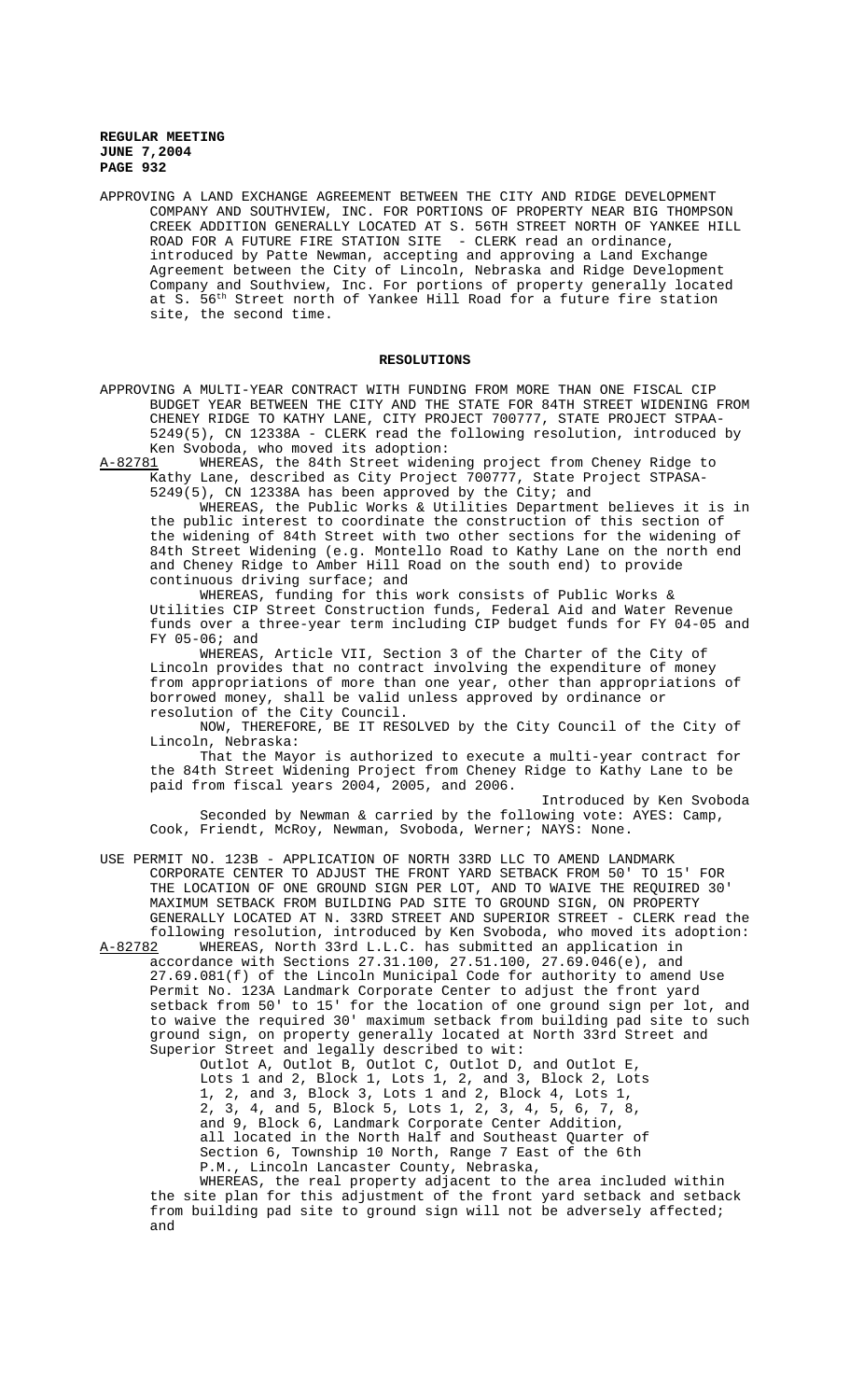WHEREAS, said site plan together with the terms and conditions hereinafter set forth are consistent with the intent and purpose of Title 27 of the Lincoln Municipal Code to promote the public health, safety, and general welfare.

NOW, THEREFORE, BE IT RESOLVED by the City Council of the City of Lincoln, Nebraska:

That the application of North 33rd L.L.C., hereinafter referred to as "Permittee", to amend the use permit for Landmark Corporate Center to adjust the front yard setback from 50' to 15' for the location of one ground sign per lot, and to waive the required 30' maximum setback from building pad site to such ground sign on the property legally described above be and the same is hereby granted under the above-described provisions of the Lincoln Municipal Code upon condition that construction and operation of said commercial space be in strict compliance with said application, the site plan, and the following additional express terms, conditions, and requirements:

1. This permit approves the adjustment of the front yard setback from 50' to 15' for the location of one ground sign per lot and waives the required 30' maximum setback from building pad site for such ground sign.<br>2. Before receiving bui

Before receiving building permits:

a. The Permittee must submit a revised and reproducible final plan and six copies to the Planning Department.

b. The construction plans must conform to the approved plans.

3. Before operating and occupying the industrial buildings all development and construction must be completed in conformance with the approved plans.

4. All privately-owned improvements including shall be permanently maintained by the Permittee or an appropriately established property owners association approved by the City Attorney.<br>5. The

The site plan approved by this permit shall be the basis for all interpretations of setbacks, yards, locations of buildings, location of parking and circulation elements, and similar matters. 6. The terms, conditions, and requirements of this resolution shall be binding and obligatory upon the Permittee, its successors and assigns. The building official shall report violations to the City Council which may revoke this use permit or take such other action as may be necessary to gain compliance.

7. The Permittee shall sign and return the City's letter of acceptance to the City Clerk within 30 days following approval of this use permit, provided, however, said 30-day period may be extended up to six months by administrative amendment. The City Clerk shall file a copy of the resolution approving this use permit and the letter of acceptance with the Register of Deeds, filing fees therefor to be paid in advance by the Permittee.<br>8. The site plan as approved with this resolution voids a The site plan as approved with this resolution voids and supersedes all previously approved site plans, however, all resolutions approving previous permits remain in force unless specifically amended by this resolution.

Introduced by Ken Svoboda Seconded by Newman & carried by the following vote: AYES: Camp, Cook, Friendt, McRoy, Newman, Svoboda, Werner; NAYS: None.

WAIVER NO. 04007 - WAIVING THE SUBDIVISION REQUIREMENTS FOR SIDEWALKS, STREET TREES, STREET IMPROVEMENTS, AND DEDICATION OF ADDITIONAL RIGHT-OF-WAY ASSOCIATED WITH WENZL FINAL PLAT 04033, GENERALLY LOCATED AT NORTH 48TH STREET AND DORIS BAIR CIRCLE - PRIOR to reading:

CAMP Moved to Amend No. 1 in the following manner: On page 1, line 1, strike the word "Administrative"; on page 1, line 5, strike the word "Administrative"; on page 1, line 6, strike the word "Administrative"; on page 1, line 19, after the word "Street" insert the words provided the Subdivider and Subdivider's successors and assigns do not object to any future paving assessment.

Seconded by Svoboda & carried by the following vote: AYES: Camp, Cook, Friendt, McRoy, Newman, Svoboda, Werner; NAYS: None.

COOK Moved to Amend No. 2 in the following manner: On page 2, lines 1 through 4, strike all of paragraph 2. Seconded by McRoy & **LOST** by the following vote: AYES: Cook,

Newman, Werner; NAYS: Camp, Friendt, McRoy, Svoboda.

CLERK Read the following resolution, introduced by Ken Svoboda, who moved its adoption: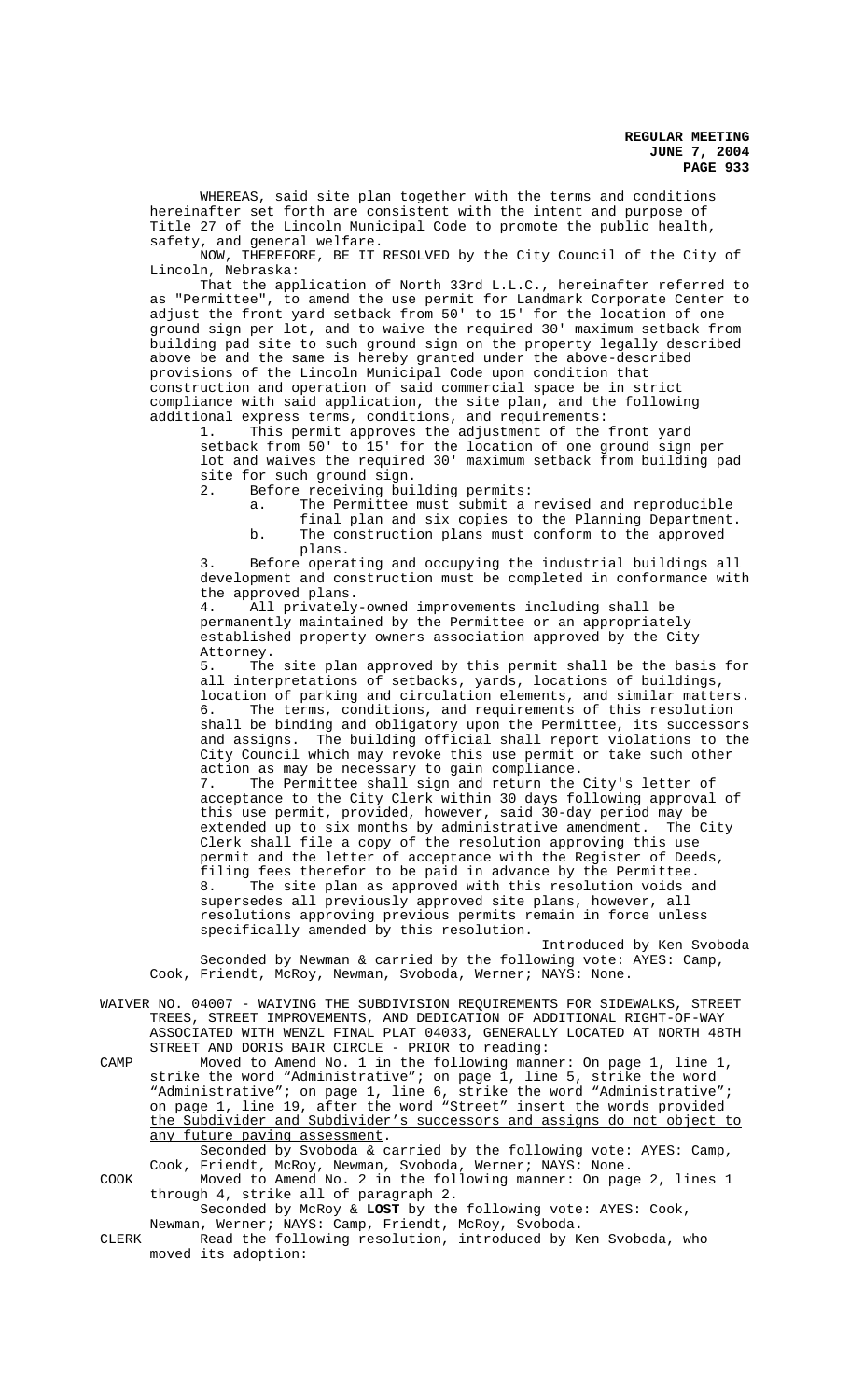A-82783 WHEREAS, the Administrative Final Plat of Wenzl Addition has been submitted to the City of Lincoln for approval by the Planning Director on property generally located at N. 48th Street and Doris Bair Circle; and

WHEREAS, the Planning Director's conditions of approval of said Administrative Final Plat required that the subdivider install sidewalks, street trees, street improvements and dedication of additional right-of-way within said Administrative Final Plat; and

WHEREAS, the subdivider has requested a modification to waive said requirements pursuant to § 26.31.010 of the Lincoln Municipal Code; and WHEREAS, the Planning Commission has reviewed said request and has recommended conditional approval of the waivers of sidewalks and

street improvements thereon; and

WHEREAS, the City Council finds that the strict application of all requirements would result in actual difficulties or substantial hardship or injustice to the property owner.

NOW, THEREFORE, BE IT RESOLVED by the City of Lincoln, Nebraska: 1. The requirement of § 26.27.020 of the Lincoln Municipal Code that streets within the subdivision be paved with curb and gutters is hereby waived in North 48th Street.<br>2. The requirement of \$26,27,020 o

The requirement of § 26.27.020 of the Lincoln Municipal Code that sidewalks be installed along both sides of all streets within the subdivision is hereby waived along N. 48th Street, provided that the sidewalks shall be installed at the owner's expense when N. 48th Street is improved by the City.

All other conditions for approval of the Administrative Final Plat of Wenzl Addition shall remain in full force and effect.

Introduced by Ken Svoboda Seconded by Newman & carried by the following vote: AYES: Camp, Cook, Friendt, McRoy, Newman, Svoboda, Werner; NAYS: None.

APPROVING THE FISCAL YEAR 2004 ACTION PLAN: ONE YEAR USE OF FUNDS FOR

CONSOLIDATED PLAN FOR HUD ENTITLEMENT PROGRAMS - PRIOR to reading:<br>FRIENDT Moved to Amend No. 1 in the following manner: On page 1, at Moved to Amend No. 1 in the following manner: On page 1, at the end of line 10, insert the words the American Dream Downpayment Initiative,; On page 1, line 16, after the words "HOME Investment Partnerships Act Regulations," insert the words <u>the American Dream</u> Downpayment Initiative,. Seconded by Camp & carried by the following vote: AYES: Camp,

Cook, Friendt, McRoy, Newman, Svoboda, Werner; NAYS: None.

CLERK Read the following resolution, introduced by Ken Svoboda, who moved its adoption:<br>A-82784 WHEREAS, the

A-82784 WHEREAS, the City of Lincoln, Nebraska, acting by and through the Mayor as the Chief Executive Officer and the City Council as the Legislative body of this City, with full citizen participation with reference thereto and in full compliance with the U.S. Department of Housing and Urban Development requirements, has prepared the City of Lincoln FY 2004 Action Plan: One Year Use of Funds for HUD Entitlement Programs under the provisions of 24 C.F.R., Part 91, et al.; and

WHEREAS, such plan includes the proposed community development activities and community development objectives, all prepared in full compliance with the requirements, instructions, and recommendations contained in the Community Development Block Grant Regulations, HOME Investment Partnerships Act Regulations, and Emergency Shelter Grant Program Regulations; and

WHEREAS, such plan and the items contained therein and each of them appear to be in the best interest of the City of Lincoln, Nebraska; and

WHEREAS, certain assurances must be incorporated into the City of Lincoln's FY 2004 Action Plan, as prescribed in the Community Development Block Grant Regulations, HOME Investment Partnerships Act Regulations, and Emergency Shelter Grant Regulations and 24 C.F.R., Part 91.

NOW, THEREFORE, BE IT RESOLVED by the City Council of the City of Lincoln, Nebraska:

That the FY 2004 Action Plan, a copy of which is attached hereto, is consistent with the Comprehensive Plan and the Mayor is authorized to submit the FY 2004 Action Plan to the Department of Housing and Urban Development for total grants for Fiscal Year 2004 in the amount of \$3,579,359 (\$2,131,000 CDBG; \$1,264,000 HOME; and \$79,706 Emergency Shelter Grant, and \$104,653 ADDI) under the provisions of Title I of the Housing and Community Development Act of 1974, as amended, Title II of the Cranston-Gonzalez National Affordable Housing Act of 1990, as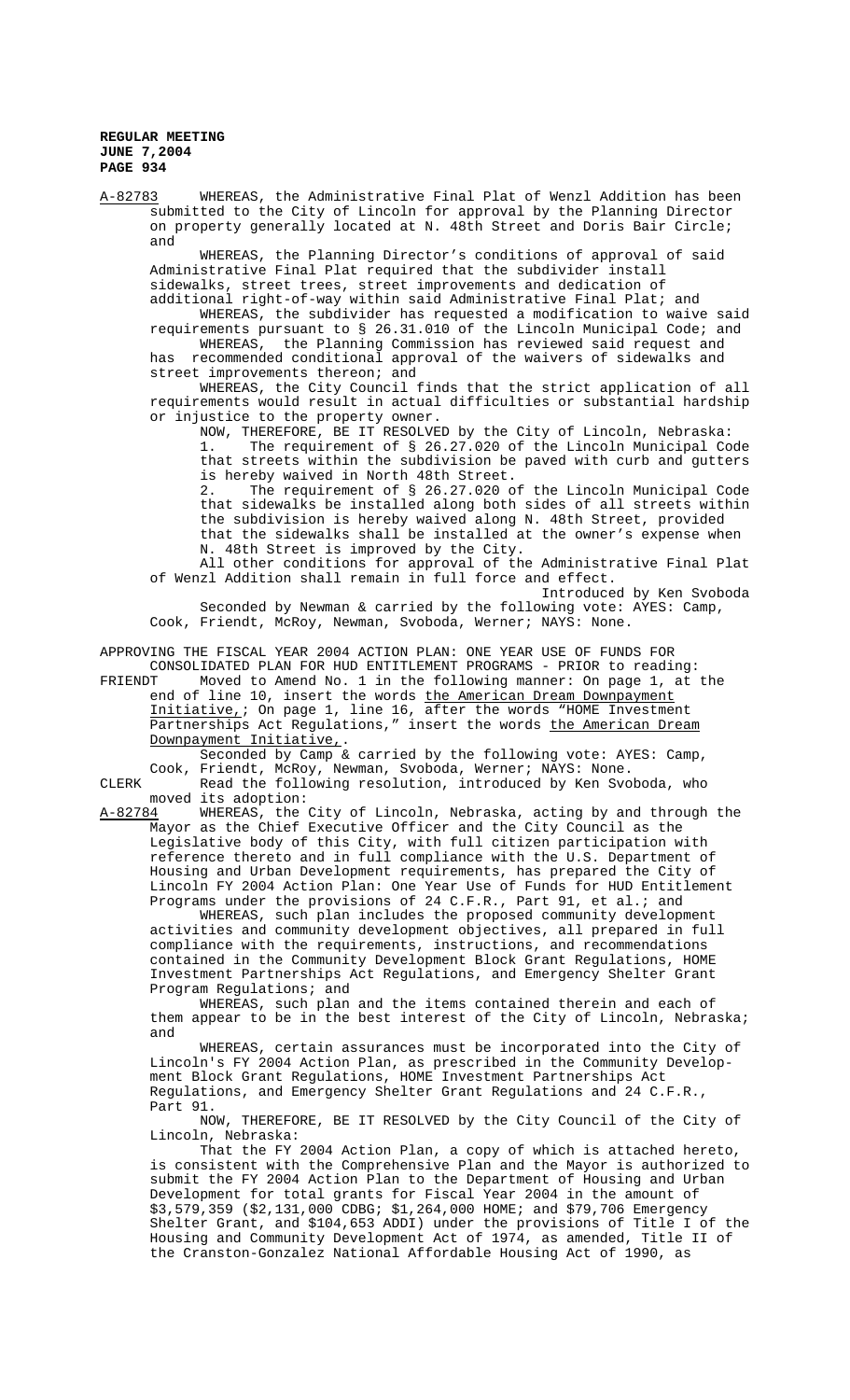amended, Title IV of Subtitle B of the Stewart B. McKinney Homeless Assistance Act of 1988, as amended, and each and every item included therein is hereby approved. The Mayor and other City officials charged with responsibilities pertinent to the proposed certifications are hereby authorized to execute said certifications for and on behalf of the City of Lincoln, Nebraska, and the Mayor is hereby authorized and directed to execute said statement for and on behalf of the City of Lincoln, Nebraska, to submit same to the Secretary of Housing and Urban Development, or his designate, in the form and substance as required by the Community Development Block Grant Regulations, HOME Investment Partnerships Act Regulations, Emergency Shelter Grant Regulations, and the American Dream Downpayment Initiative, and to supplement such Action Plan in any way reasonably required by the Department of Housing and Urban Development to expedite approval of the same.

BE IT FURTHER RESOLVED that the City of Lincoln, Nebraska, hereby assures and certifies that it will comply with the regulations, policies, guidelines, and requirements of Federal Management Circulars 74-4 and 74-7 and OMB Circular A-87 and 24 Code of Federal Regulations, Part 85, as they relate to the Action Plan, acceptance and use of Federal funds for the City's federally-assisted programs.

BE IT FURTHER RESOLVED that the City of Lincoln, Nebraska hereby assures and certifies with respect to the FY 2004 Action Plan that: 1. The City will affirmatively further fair housing.

2. The City has in effect and is following a residential antidisplacement and relocation assistance plan.

3. The City will continue to provide a drug-free workplace by: a. Publishing a statement notifying employees that the unlawful manufacture, distribution, dispensing, possession, or use of a controlled substance is prohibited in the grantee's workplace and specifying the actions that will be taken against employees for violation of such prohibition;

b. Establishing an ongoing drug-free awareness program to inform employees about

- i. The dangers of drug abuse in the workplace;<br>ii. The grantee's policy of maintaining a drug-
- The grantee's policy of maintaining a drug-free workplace;
- iii. Any available drug counseling, rehabilitation, and employee assistance programs; and
- iv. The penalties that may be imposed upon employees for drug abuse violations occurring in the workplace;

c. Making it a requirement that each employee to be engaged in the performance of the grant be given a copy of the statement required by subparagraph (1);

d. Notifying the employee in the statement required by subparagraph (a) that, as a condition of employment under the grant, the employee will:

- i. Abide by the terms of the statement; and<br>ii. Notify the employer in writing of his or
	- Notify the employer in writing of his or her conviction for a violation of a criminal drug statute occurring in the workplace no later than five calendar days after such conviction;

e. Notifying the agency in writing, within ten calendar days after receiving notice under subparagraph d.ii. from an employee or otherwise receiving actual notice of such conviction. Employers of convicted employees must provide notice, including position title, to every grant officer or other designed on whose grant activity the convicted employee was working, unless the Federal agency has designated a central point for the receipt of such notices. Notice shall include the identification number(s) of each affected grant;

f. Taking one of the following actions, within 30 calendar days of receiving notice under subparagraph d.ii., with respect to any employee who is so convicted<br>i. Taking appr

- Taking appropriate personnel action against such an employee, up to and including termination, consistent with the requirements of the Rehabilitation Act of 1973, as amended; or
- ii. Requiring such employee to participate satisfactorily in a drug abuse assistance or rehabilitation program approved for such purposes by a federal, state, or local health, law enforcement, or other appropriate agency;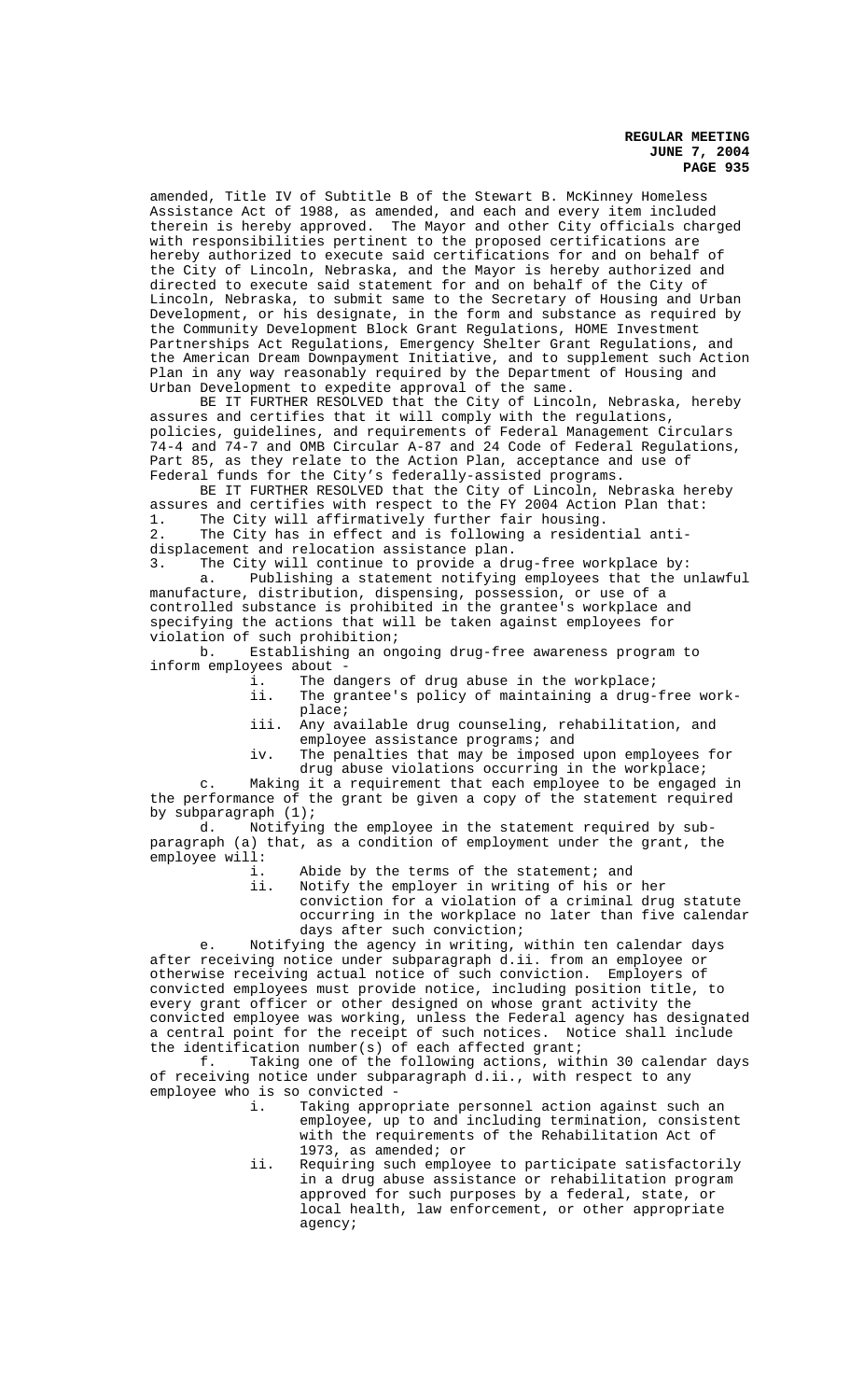> g. Making a good faith effort to continue to maintain a drugfree workplace through implementation of subparagraphs a, b, c, d, e, and f.

4. The City will comply with restrictions on lobbying required by 24 CFR part 87, together with disclosure forms if required by that part. The City further certifies that to the best of the City's knowledge and belief:

a. No federal appropriated funds have been paid or will be paid, by or on behalf of the City, to any person for influencing or attempting to influence any officer or employee of an agency, a member of Congress, an officer or employee of Congress, or an employee of a member of Congress in connection with the awarding of any federal contract, the making of any federal grant, the making of any federal loan, the entering into of any cooperative agreement, and the extension, continuation, renewal, amendment, or modification of any federal

contract, grant, loan, or cooperative agreement;<br>b. If any funds other than federal appre If any funds other than federal appropriated funds have been paid or will be paid to any person for influencing or attempting to influence an officer or employee of any agency, a member of congress, an officer or employee of Congress, or an employee of a member of Congress in connection with this federal contract, grant, loan, or cooperative agreement, it will complete and submit Standard Form-LLL, "Disclosure Form to Report Lobbying," in accordance with its instructions; and

c. The City will require that the language of paragraph 4 of this certification be included in the award documents for all subawards at all tiers (including subcontracts, subgrants, and contracts under grants, loans, and cooperative agreements) and that all subrecipients shall certify and disclose accordingly.

5. The City possesses legal authority under state and local law to make a grant submission and to carry out the proposed community development and housing program for which it is seeking funding in accordance with applicable HUD regulations. By passage of this resolution, the Mayor, as the official representative of the City of Lincoln is hereby authorized to submit the Action Plan, including all the understandings and assurances contained therein. Further the Mayor is hereby directed and authorized to act in connection with the submission of the Action Plan and to provide such additional information as may be required.

6. The housing activities to be undertaken with CDBG, HOME, ESG, and ADDI funds are consistent with the City's strategic plan.

7. The City will comply with the acquisition and relocation requirements of the Uniform Relocation Assistance and Real Property Acquisition Policies Act of 1970, as amended, as required under 24 C.F.R. § 570.606(b) and Federal implementing regulations; and the requirements in 24 C.F.R. § 570.606(c) governing the residential antidisplacement and relocation assistance plan under Section 104(d) of the Act (including a certification that the grantee is following such a plan); and the relocation requirements of 24 C.F.R. § 570.606(d) governing optional relocation assistance under Section 105(a)(11) of the Act.

8. The City will comply with Section 3 of the Housing and Urban Development Act of 1968 (12 U.S.C. 1701a) and implementing regulations at 24 CFR Part 135.

BE IT FURTHER RESOLVED that the City of Lincoln hereby assures and certifies with respect to the Community Development Block Grant program portion of the FY 2003 Action Plan that:

1. The City is in full compliance and following a detailed citizen participation plan that satisfies the requirement of 24 CFR § 91.105 and which:

a. Provides for and encourages citizen participation, with particular emphasis on participation by persons of low and moderate income who are residents of slum and blighted areas and of areas in which funds are proposed to be used, and provides for participation of residents in low and moderate income neighborhoods as defined by the City;

b. Provides citizens with reasonable and timely access to local meetings, information, and records relating to the City's proposed use of funds, as required by the regulations of the Secretary, and relating to the actual use of funds under the Act;

c. Provides for technical assistance to groups representative of persons of low and moderate income that request such assistance in developing proposals with the level and type of assistance to be determined by the grantee;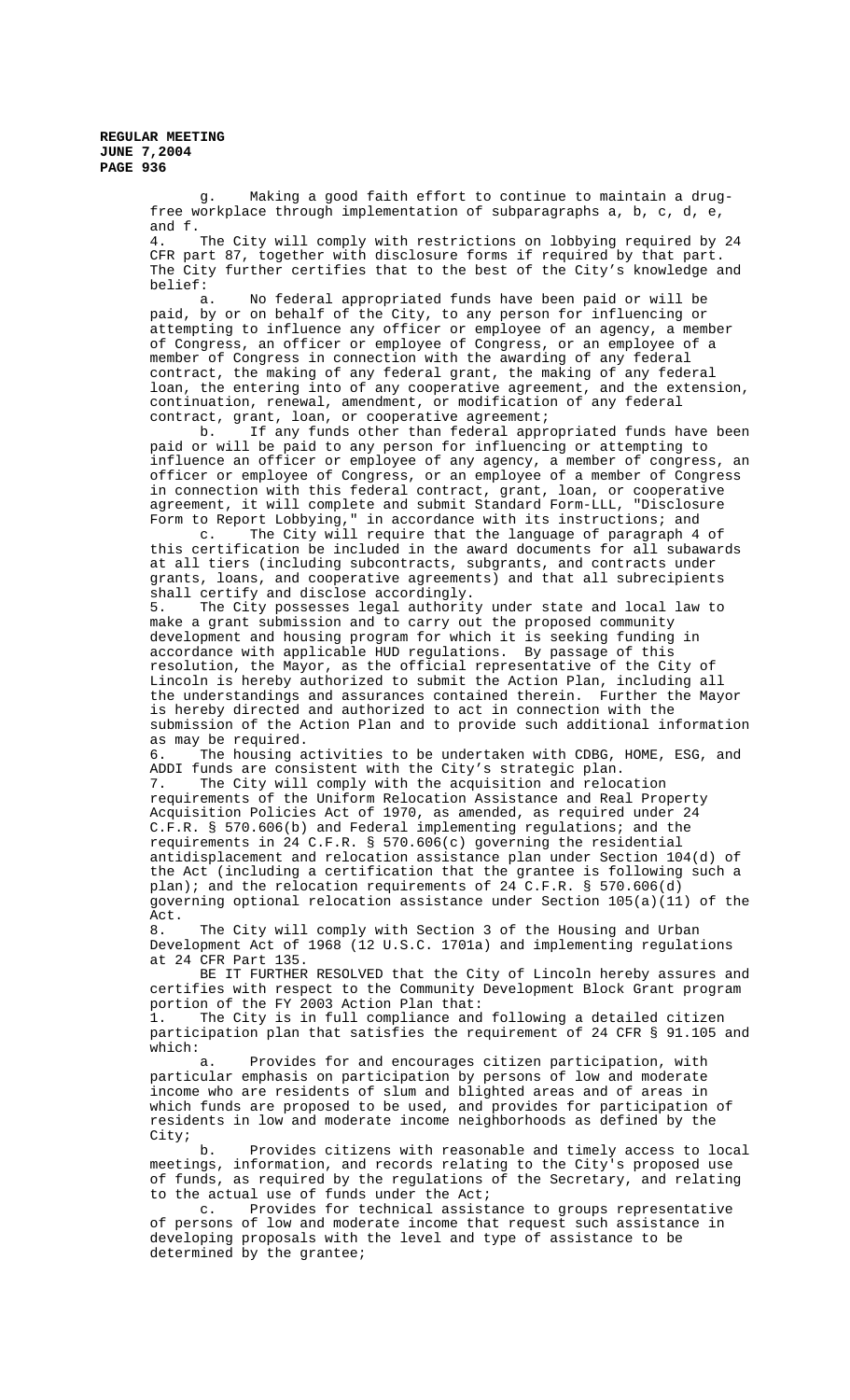d. Provides for public hearings to obtain citizen views and to respond to proposals and questions at all stages of the community development program, including at least the development of needs, the review of proposed activities, and review of program performance, which hearings shall be held after adequate notice, at times and locations convenient to potential or actual beneficiaries, and with accommodation for the handicapped;

e. Provides for a timely written answer to written complaints and grievances, within 15 working days where practicable; and

f. Identifies how the needs of non-English speaking residents will be met in the case of public hearings where a significant number of non-English speaking residents can be reasonably expected to participate;

2. The City's consolidated housing and community development plan identifies community development and housing needs and specifies both short-term and long-term community development objectives that have been in accordance with the primary objective of the statute authorizing the CDBG Program, as described in 24 CFR 570.2 and the requirements of 24 CFR Part 91 Subpart C and 24 CFR Part 570.<br>3. The City is following a current HUD.

3. The City is following a current HUD approved consolidated plan.<br>4. The City has developed its final statement of projected use of The City has developed its final statement of projected use of funds so as to give maximum feasible priority to activities which benefit low and moderate income families or aid in the prevention or elimination of slums or blight; (the final statement of projected use of funds may also include activities which the grantee certifies are designed to meet other community development needs having a particular urgency because existing conditions pose a serious and immediate threat to the health or welfare of the community, and other financial resources are not available); except that the aggregate use of CDBG funds received under Section 106 of the Act and, if applicable, under Section 108 of the Act, during program year 2004 shall principally benefit persons of low and moderate income in a manner that ensures that not less than 70 percent of such funds are used for activities that benefit such persons during such period.

The City will not attempt to recover any capital costs of public improvements assisted in whole or in part with funds provided under Section 106 of the Act or with amounts resulting from a guarantee under Section 108 of the Act by assessing any amount against properties owned and occupied by persons of low and moderate income, including any fee charged or assessment made as a condition of obtaining access to such public improvements, unless:

a. Funds received under Section 106 of the Act are used to pay the proportion of such fee or assessment that relates to the capital costs of such public improvements that are financed from revenue sources other than under Title I of the Act; or

b. For purposes of assessing any amount against properties owned and occupied by persons of moderate income, the City certifies to the Secretary that it lacks sufficient funds received under Section 106 of the Act to comply with the requirements of subparagraph (1) above. 5. The City has adopted and is enforcing:

a. A policy prohibiting the use of excessive force by law enforcement agencies within its jurisdiction against any individuals engaged in non-violent civil rights demonstrations; and<br>b. A policy of enforcing applicable state and

b. A policy of enforcing applicable state and local laws against physically barring entrance to or exit from a facility or location which is the subject of such non-violent civil rights demonstrations within its jurisdiction.

6. The City will conduct and administer the grant in compliance with Title VI of the Civil Rights Act of 1964 (Public Law 88-352, 42 U.S.C. 2000d et seq.), the Fair Housing Act (42 U.S.C. 3601-19), and

implementing regulations.<br>7. The City's notifica The City's notification, inspection, testing and abatement procedures concerning lead-based paint will comply with 24 C.F.R. § 570.608.

8. The City will comply with all applicable law. BE IT FURTHER RESOLVED that the City of Lincoln hereby assures and certifies with respect to the Emergency Shelter Grant Program portion of the FY 2004 Action Plan that:

1. In the case of assistance involving major rehabilitation or conversion, the City will maintain any building for which assistance is used under the ESG program as a shelter for homeless individuals and families for not less than a 10-year period;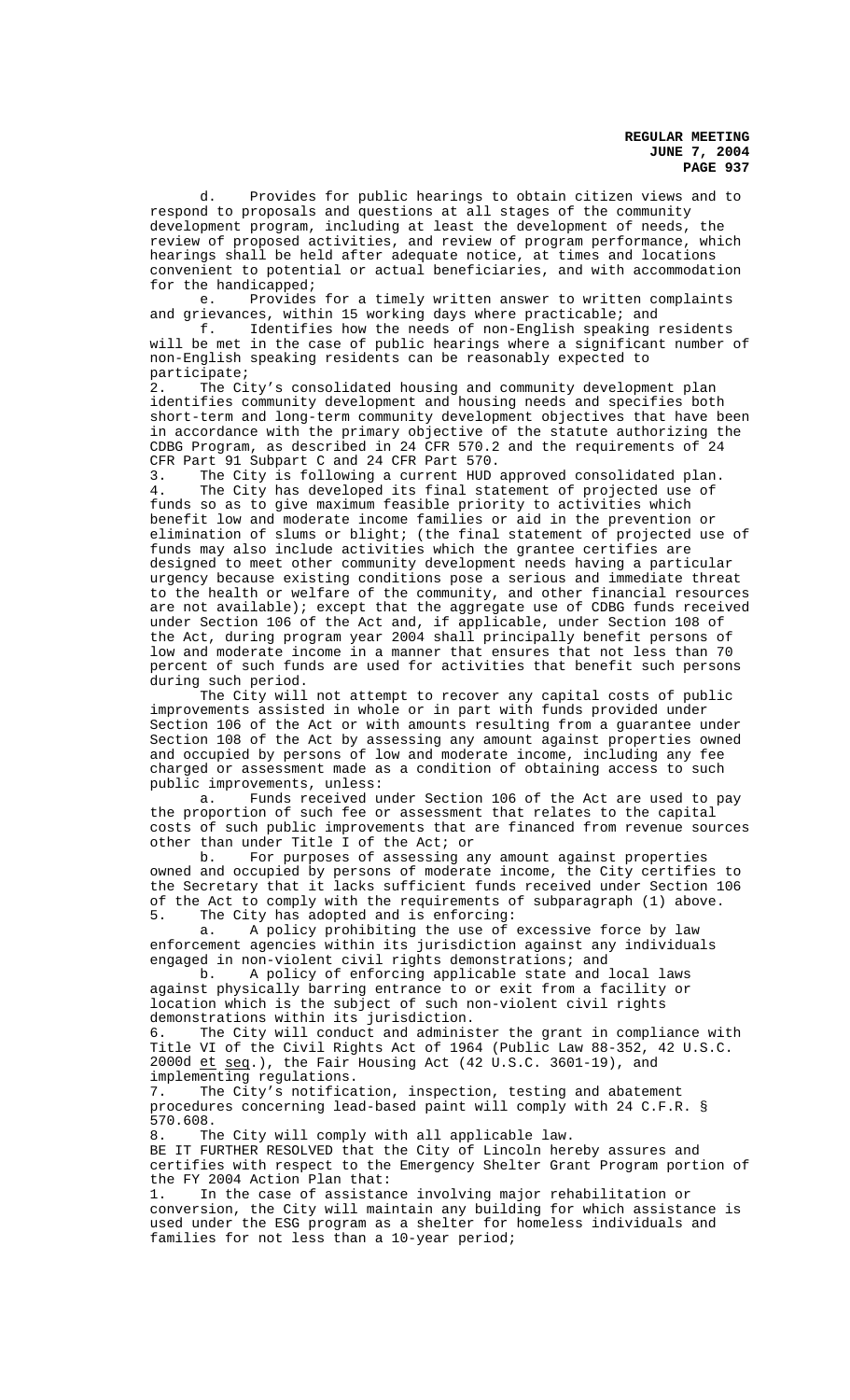2. In the case of assistance involving rehabilitation less than that covered under paragraph (1), the City will maintain any building for which assistance is used under the ESG program as a shelter for homeless individuals and families for not less than a three-year period;

In the case of assistance involving essential services (including but not limited to employment, health, drug abuse, or education) or maintenance, operation, insurance, utilities and furnishings, the City will provide services or shelter to homeless individuals and families for the period during which the ESG assistance is provided, without regard to a particular site or structure as long as the same general population is served;

4. Any renovation carried out with ESG assistance shall be sufficient to ensure that the building involved is safe and sanitary;<br>5. The City will assist homeless individuals in obtaini

The City will assist homeless individuals in obtaining appropriate supportive services, including permanent housing, medical and mental health treatment, counseling, supervision, and other services essential for achieving independent living, and other Federal, State, local, and private assistance available for such individuals;

6. The City will obtain matching amounts required under 24 C.F.R. §576.71 (redesignated to § 576.51);<br>7. The City will develop and imp

The City will develop and implement procedures to ensure the confidentiality of records pertaining to any individual provided family violence prevention or treatment services under any project assisted under the ESG program, including protection against the release of the address or location of any family violence shelter project except with the written authorization of the person responsible for the operation of that shelter;

8. To the maximum extent practicable, the City will involve, through employment, volunteer services, or otherwise, homeless individuals and families in constructing, renovating, maintaining, and operating facilities assisted under this program, in providing services assisted under the program, and in providing services for occupants of facilities assisted under the program; and<br>9. The City is following a c

The City is following a current HUD-approved consolidated plan. BE IT FURTHER RESOLVED that the City of Lincoln hereby assumes and certifies with respect to the HOME program portion of the FY 2004 Action Plan that:

1. The tenant-based assistance is an essential element of its consolidated plan;

2. The City is using and will use HOME funds for eligible activities and costs, as described in §§ 92.205 through 92.209 of 24 C.F.R., Subtitle A, and that it is not using and will not use HOME funds for prohibited activities, as described in § 92.214 of 24 C.F.R. Subtitle A; 3. The before committing funds to a project, the City will evaluate the project in accordance with guidelines that it adopts for this purpose and will not invest any more HOME funds in combination with other federal assistance than is necessary to provide affordable housing.

Introduced by Ken Svoboda Seconded by Cook & carried by the following vote: AYES: Camp, Cook, Friendt, McRoy, Newman, Svoboda, Werner; NAYS: None.

COMPREHENSIVE PLAN AMENDMENT NO. 04001 - AMENDING THE 2025 LINCOLN CITY - LANCASTER COUNTY COMPREHENSIVE PLAN BY ADOPTING THE NORTH 48TH STREET/UNIVERSITY PLACE PLAN; NEIGHBORHOOD REVITALIZATION AND TRANSPORTATION ANALYSIS, 2004, AS AN APPROVED SUBAREA PLAN, ON PROPERTY GENERALLY LOCATED BETWEEN N. 46TH AND N. 56TH STREETS FROM FRANCIS STREET NORTH TO ADAMS STREET - CLERK read the following resolution,

introduced by Ken Svoboda, who moved its adoption:<br>A-82785 WHEREAS, the Planning Director on behalf of WHEREAS, the Planning Director on behalf of the Urban Development Department and the Public Works & Utilities Department has made application to amend the 2025 Lincoln-Lancaster County Comprehensive Plan to adopt the "North 48th Street/University Place Plan: Neighborhood Revitalization & Transportation Analysis, 2004" as an approved subarea plan and to amend the Land Use Plan to designate land within the subarea as proposed in the subarea plan, on property generally located between N. 46th Street and N. 56thStreet from Francis Street north to Adams Street.

WHEREAS, the Lincoln City - Lancaster County Planning Commission has recommended approval of said proposed amendment.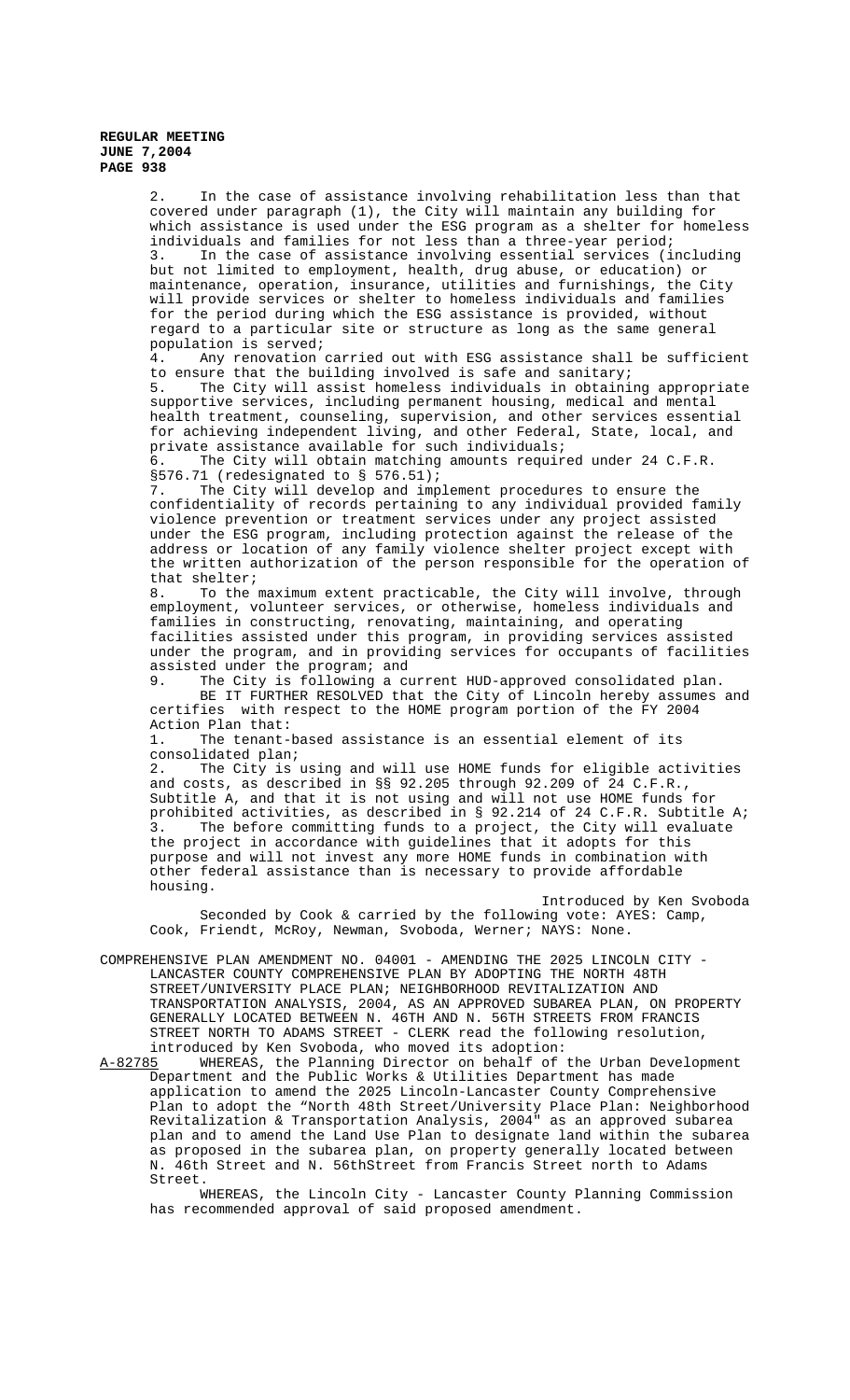NOW, THEREFORE, BE IT RESOLVED by the City Council of the City of Lincoln, Nebraska that the "North 48th Street/University Place Plan: Neighborhood Revitalization & Transportation Analysis, 2004", on file in the office of the Director of Public Works & Utilities and incorporated herein by reference, is adopted as an approved subarea plan.

BE IT FURTHER RESOLVED that one printed copy of the "North 48th Street/University Place Plan: Neighborhood Revitalization & Transportation Analysis, 2004", shall be filed in the office of the Planning Director for use and examination by the public.

BE IT FURTHER RESOLVED by the City Council of the City of Lincoln, Nebraska that the 2025 Lincoln-Lancaster County Comprehensive Plan be

and the same is hereby amended in the following manner:<br>1. Amend the Lincoln-Lancaster County Land Use Amend the Lincoln-Lancaster County Land Use Plan and the Lincoln Area Detail on pages F23 and F25, respectively, to change the designations of various properties from commercial to urban residential, from commercial to public/semi-public, from urban residential to public/semi-public, and from public/semi-public to green space as shown on the map which is attached hereto as Exhibit "A".

Add the "North 48th Street/University Place Plan: Neighborhood Revitalization & Transportation Analysis, 2004" to the list of approved subarea plans on Page F156.

3. Amend the last paragraph under Subarea Planning on page F156, the list of plans to update in the future, to delete the University Place Plan to read as follows:

"As part of the first Annual Review Status Report of this Plan, some of the older studies that are not included as part of this Plan but for which updating consideration might be given include: 1989 Lincoln Area Trails Master Plan (w/1992 Supplement entitled State of the Trails Report); 1992 Mo-Pac East Recreational Trail Master Plan; 1987 University Place Neighborhood Plan; 1987 Woods Park Neighborhood Plan; 1990 Downtown Housing Plan with 1994 Update; and, 1996 Downtown 2001: Heart of the City Plan."

BE IT FURTHER RESOLVED that any other references in said plan which may be affected by the above-specified amendments be, and they hereby are amended to conform with such specific amendments.

Introduced by Ken Svoboda Seconded by Cook & carried by the following vote: AYES: Camp, Cook, Friendt, McRoy, Newman, Svoboda, Werner; NAYS: None.

AMENDING RESOLUTION NO. A-77862, ADOPTED JANUARY 13, 1997, ACCEPTING AND APPROVING ST. ELIZABETH COMMUNITY CENTER USE PERMIT NO. 95 TO CORRECT THE REQUIRED FRONT YARD SETBACKS ALONG NORTH 26TH STREET AND KENSINGTON DRIVE - CLERK read the following resolution, introduced by Ken Svoboda, who moved its adoption:<br>A-82786 WHEREAS, Resoluti

WHEREAS, Resolution No. A-77862 adopted by the City Council on January 13, 1997 accepted and approved St. Elizabeth Community Health Center's application designated as Use Permit No. 95 for authority to develop a 12,500 sq. ft. medical/office complex in three structures on property generally located west of North 26th Street and south of Kensington Drive; and

WHEREAS, the conditions of approval of Use Permit No. 95 reduced the required front yard setback along North 26th Street from 50 feet to 30 feet and reduced the required front yard setback along Kensington Drive from 50 feet to 20 feet; and

WHEREAS, the stated reduction of the required front yards along North 26th Street and Kensington Drive were erroneously reversed in said conditions of approval and the reduction of the required front yard along North 26th Street should have been from 50 feet to 20 feet and the reduction in the required front yard along Kensington Drive should have been from 50 feet to 30 feet; and

WHEREAS, the correct reductions in said required front yards was requested by the applicant and shown on the approved site plan for Use Permit No. 95.

 NOW, THEREFORE, BE IT RESOLVED by the City Council of the City of Lincoln, Nebraska:

That Resolution No. A-77862 be amended by revising Condition No. 4 to read as follows: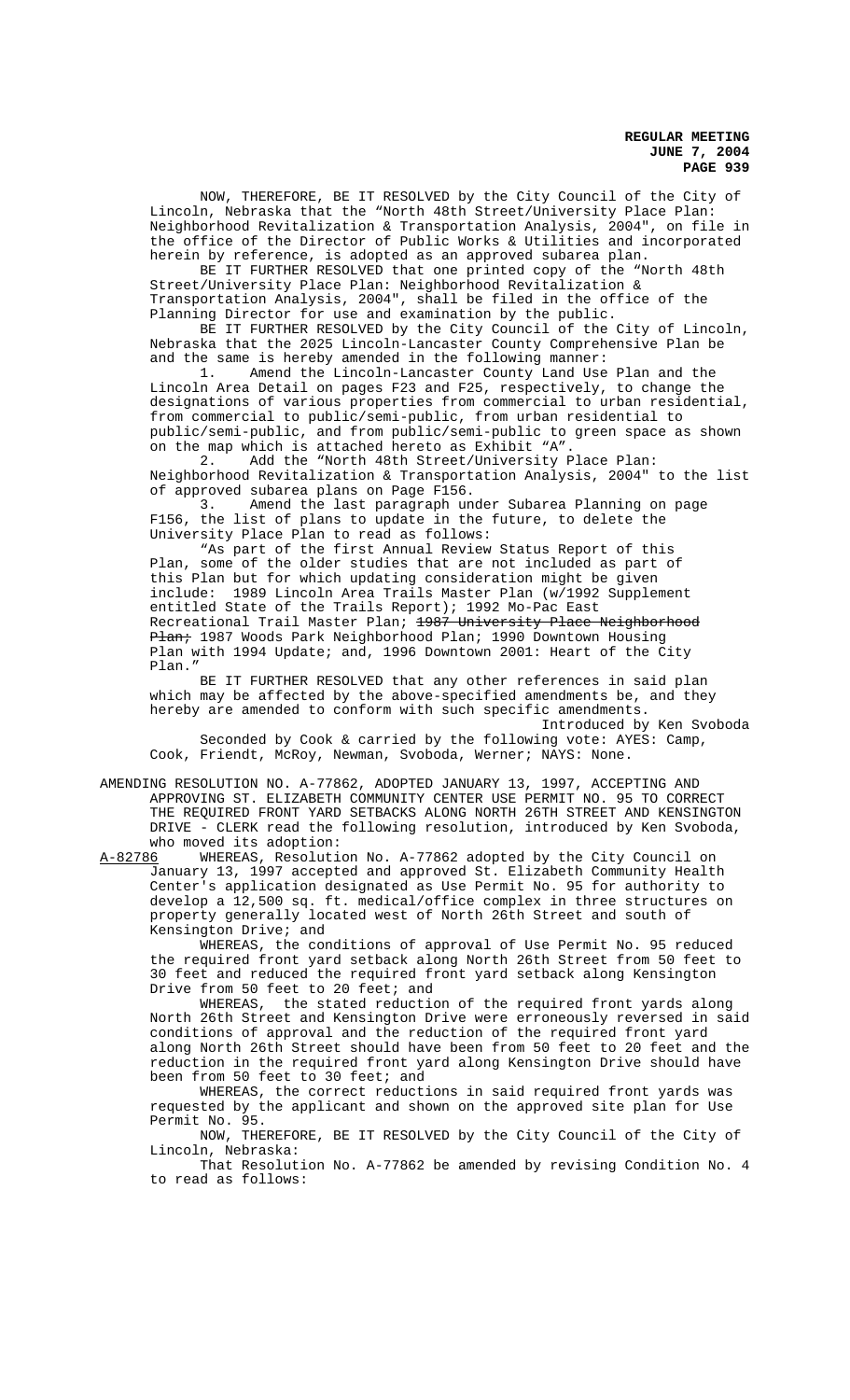4. The required front yard setback along North 26th Street is reduced to 20 feet and the required front yard setback along Kensington Drive is hereby reduced to 30 feet. Introduced by Ken Svoboda Seconded by Friendt & carried by the following vote: AYES: Camp, Cook, Friendt, McRoy, Newman, Svoboda, Werner; NAYS: None. ACCEPTING THE REPORT OF NEW AND PENDING CLAIMS AGAINST THE CITY AND APPROVING

DISPOSITION OF CLAIMS SET FORTH THEREIN FOR THE PERIOD OF MAY 1 - 15, 2004 - CLERK read the following resolution, introduced by Ken Svoboda, who moved its adoption:<br>A-82787 BE IT RESOLVED by

BE IT RESOLVED by the City Council of the City of Lincoln, Nebraska:

That the claims listed in the attached report, marked as Exhibit "A", dated May 17, 2004, of various new and pending tort claims filed against the City of Lincoln with the Office of the City Attorney or the Office of the City Clerk, as well as claims which have been disposed of, are hereby received as required by Neb. Rev. Stat. § 13-905 (Reissue 1997). The dispositions of claims by the Office of the City Attorney, as shown by the attached report, are hereby approved:

| DENIED                                  | ALLOWED OR SETTLED |                           |  |
|-----------------------------------------|--------------------|---------------------------|--|
| Jessie Johnson, on behalf of            |                    | Chad D. Hartl \$10,180.68 |  |
| minor daughter, Hailey Johnson \$100.00 |                    | Josh Fiedler 1,312.06     |  |
| Clair Munyon                            | 622.97             |                           |  |
| John Aquirre                            | 100.00             |                           |  |
| Anthony Waadah                          | NAS*               |                           |  |
| * No Amount Specified.                  |                    |                           |  |

The City Attorney is hereby directed to mail to the various claimants listed herein a copy of this resolution which shows the final disposition of their claim.

Introduced by Ken Svoboda Seconded by Friendt & carried by the following vote: AYES: Camp, Cook, Friendt, McRoy, Newman, Svoboda, Werner; NAYS: None.

APPROVING A MULTI-YEAR CONTRACT WITH FUNDING FROM MORE THAN ONE FISCAL CIP BUDGET YEAR FOR SIDEWALK REPAIR PROJECT 701801 FOR NEAR SOUTH, 13TH TO 21ST STREETS, SOUTH TO A STREETS, AND DOWNTOWN BUSINESS DISTRICT, 7TH TO 17TH STREETS, M TO R STREETS - CLERK read the following resolution, introduced by Ken Svoboda, who moved its adoption:

A-82788 WHEREAS, the Sidewalk Repair Project 701801 for the Near South (13th - 21st Streets and South Street to A Street) and for the Downtown Business District (7th - 17th Streets, H to M Streets, 17th - 27th Streets, and M to R Streets) has been approved by the City; and

WHEREAS, the Public Works & Utilities Department believes it is in the public interest to expedite the execution and completion of this Sidewalk Repair Project during this construction season; and

WHEREAS, funding for this work consists of Public Works & Utilities CIP Sidewalk Construction funds over a term including CIP budget funds for FY 2004 and 2005; and

WHEREAS, Article VII, Section 3 of the Charter of the City of Lincoln provides that no contract involving the expenditure of money from appropriations of more than one year, other than appropriations of borrowed money, shall be valid unless approved by ordinance or resolution of the City Council.

NOW, THEREFORE, BE IT RESOLVED by the City Council of the City of Lincoln, Nebraska:

That the Mayor is authorized to execute a multi-year contract for the Sidewalk Repair Project 701801 for Near South (13th - 21st Streets and South Street to A Street) and for the Downtown Business District (7th - 17th Streets, H to M Streets, 17th - 27th Streets, and M to R Streets) to be paid from fiscal years 2004 and 2005.

Introduced by Ken Svoboda Seconded by Cook & carried by the following vote: AYES: Camp, Cook, Friendt, McRoy, Newman, Svoboda, Werner; NAYS: None.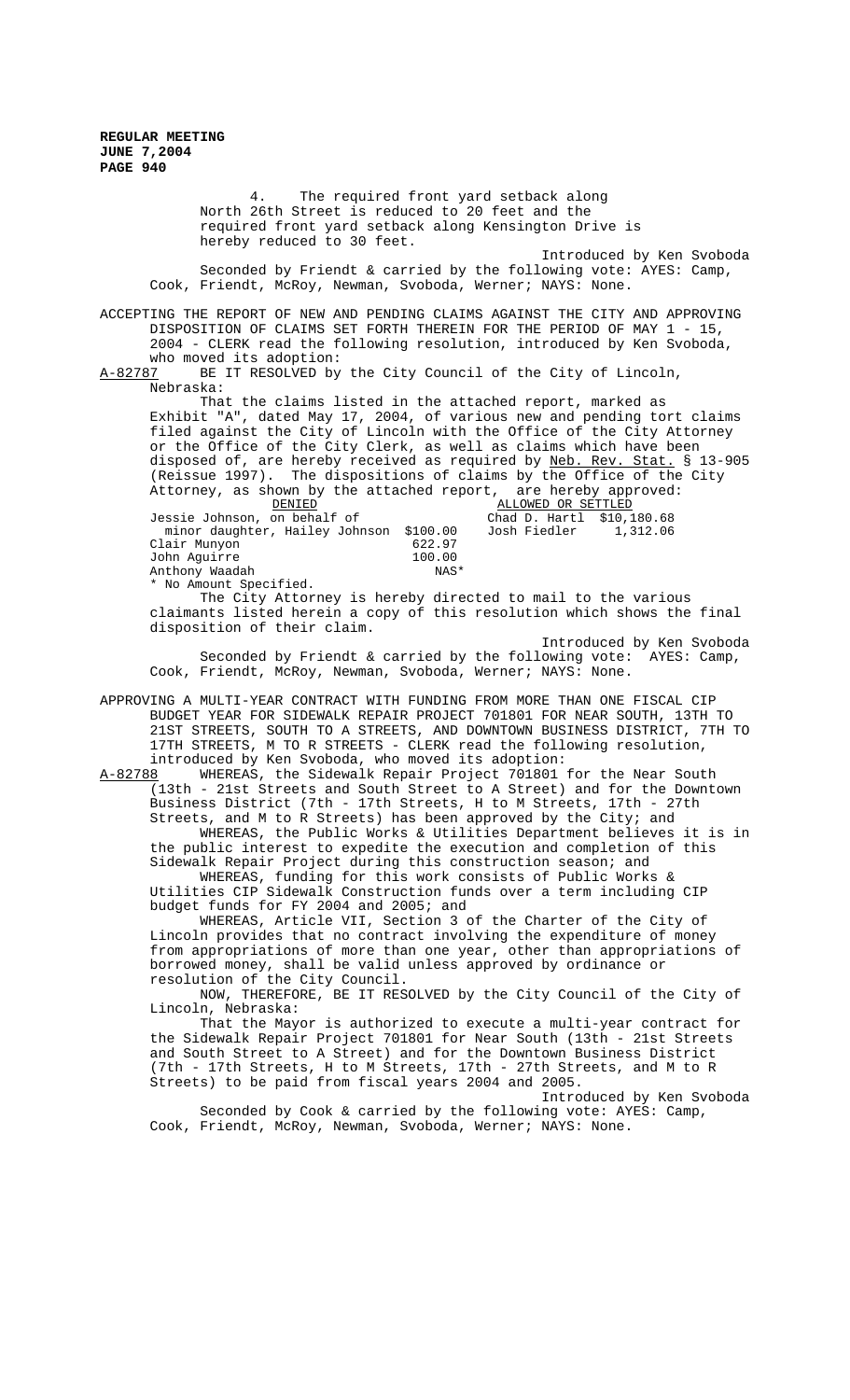SETTING THE HEARING DATE OF MONDAY, JUNE 21, 2004 AT 1:30PM FOR A MANAGER APPLICATION OF BENJAMIN R. MORAN FOR O'FOURTEEN, INC DBA WOODY'S PUB & GRILL AT 101 N.  $14^{TH}$  STREET, SUITE 6 - CLERK read the following resolution, introduced by Ken Svoboda, who moved its adoption:

A-82789 BE IT RESOLVED by the City Council, of the City of Lincoln, that a hearing date is hereby set for Monday, June 21, 2004, at 1:30 p.m. or as soon thereafter as possible in the City Council Chambers, County-City Building, 555 S. 10<sup>th</sup> Street, Lincoln, NE, for the Manager Application of Benjamin R. Moran for O'Fourteen Inc. dba Woody's Pub & Grill located at 101 N. 14<sup>th</sup> Street, Suite 6.

If the Police Department is unable to complete the investigation by said time, a new hearing date will be set.

Introduced by Ken Svoboda Seconded by Friendt & carried by the following vote: AYES: Camp, Cook, Friendt, McRoy, Newman, Svoboda, Werner; NAYS: None.

SETTING THE HEARING DATE OF MONDAY, JUNE 21, 2004 AT 1:30 PM FOR A MANAGER APPLICATION OF BRIAN TOWLE FOR GATEWAY BOWL CORP DBA GATEWAY BOWL LOCATED AT 333 N. COTNER BLVD - CLERK read the following resolution, introduced by Ken Svoboda, who moved its adoption:<br>A-82790 BE IT RESOLVED by the City of Lincoln, that

BE IT RESOLVED by the City of Lincoln, that a hearing date is hereby set for Monday, June 21, 2004, at 1:30 p.m. or as soon thereafter as possible in the City Council Chambers, County-City Building, 555 South  $10^{th}$  Street, Lincoln, NE, for the Manager Application of Brian R. Towle for Gateway Corp dba Gateway Bowl located at 333 N. Cotner Blvd. If the Police Department is unable to compete the investigation by said time, a new hearing date will be set.

Introduced by Ken Svoboda Seconded by Friendt & carried by the following vote: AYES: Camp, Cook, Friendt, McRoy, Newman, Svoboda, Werner; NAYS: None.

SETTING THE HEARING DATE OF MONDAY, JUNE 21, 2004 AT 1:30 PM FOR A CLASS CK LIQUOR LICENSE FOR SHUBH HOTELS CORNHUSKERS LLC DBA MARRIOTT CORNHUSKER LOCATED AT 333 S. 13TH STREET - CLERK read the following resolution, introduced by Ken Svoboda, who moved its adoption:<br>A-82791 BE IT RESOLVED by the City of Lincoln, that a

A-82791 BE IT RESOLVED by the City of Lincoln, that a hearing date is hereby set for Monday, June 21, 2004, at 1:30 p.m. or as soon thereafter as possible in the City Council Chambers, County-City Building, 555 South 10<sup>th</sup> Street, Lincoln, NE, for the Application of Shubh Hotels Cornhusker LLC dba Marriott Cornhusker for a Class CK Liquor License located at 333 South 13<sup>th</sup> Street.

If the Police Department is unable to compete the investigation by said time, a new hearing date will be set.

Introduced by Ken Svoboda Seconded by Friendt & carried by the following vote: AYES: Camp, Cook, Friendt, McRoy, Newman, Svoboda, Werner; NAYS: None.

#### **PETITIONS & COMMUNICATIONS**

THE FOLLOWING WERE REFERRED TO THE PLANNING DEPARTMENT:

Change of Zone No. 04007 - Requested by Stone Bridge Creek LLC, from AG Agricultural District to R-3 and R-5 Residential Districts, on property located at N. 14<sup>th</sup> Street and Interstate 80.

Change of Zone No. 04036 - Requested by Irvingdale Neighborhood Association and County Club Neighborhood Association, from R-4 Residential District to R-2 Residential District, on property located at Irvingdale and Country Club Streets. Change of Zone No. 04037 - Requested by B & J Partnership, Ltd.,

from AG Agricultural District to R-3 Residential District, on property located at S. 56<sup>th</sup> Street and Cumberland Drive. Change of Zone No. 04038 - Requested by Shanna Cole and Mark Hunzeker, from R-4 Residential District to O-3 Office Park District, on property located at S. 27<sup>th</sup> Street and Pine Lake Road.

Special Permit No. 1886A - Requested by Brian D. Carstens and Associates on behalf of Southeast Nebraska Youth for Christ, Inc, an amendment to add 6,000 square foot gymnasium/slub area, on property located at S.  $64^{\text{th}}$  Street and Pine Lake Road.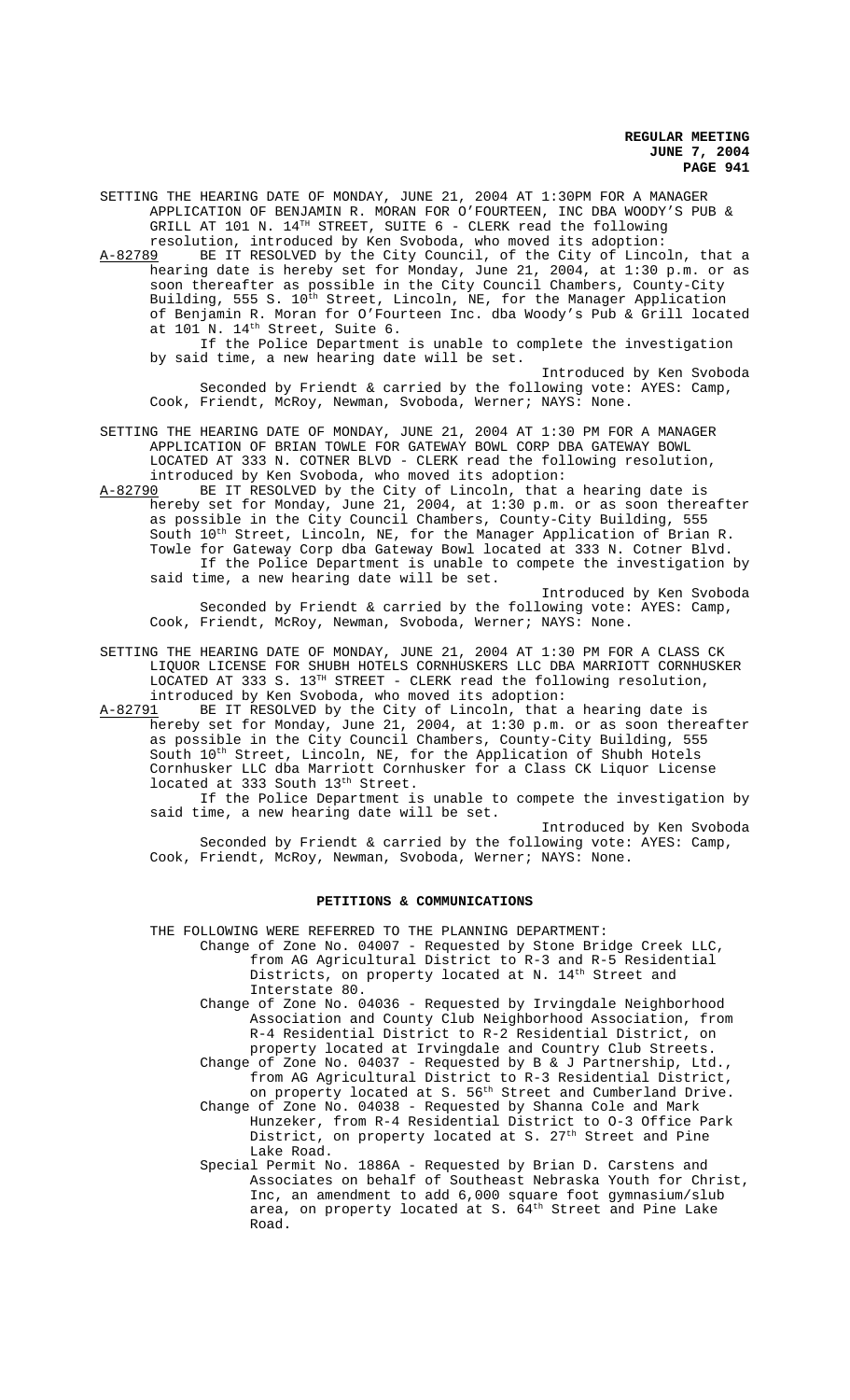Nebraska:

Special Permit No. 04027 - Requested by Becky Ryan, for an early childhood care facility, on property located at 3336 N.  $10^{\text{th}}$ Street. Special Permit No. 04028 - Requested by U.S. Cellular Wireless Communications, for a wireless communication facility, on property located at 1212 NW 48<sup>th</sup> Street. Special Permit No. 04029 - Requested by Design Associates, for the removal of top soil, on property located at S. 88th Street and A Street.

## **REPORTS OF CITY OFFICERS**

CLERK'S LETTER AND MAYOR'S APPROVAL OF RESOLUTIONS AND ORDINANCES PASSED BY THE CITY COUNCIL ON MAY 24, 2004 - CLERK presented said report which was placed on file in the Office of the City Clerk.

INVESTMENTS OF FUNDS FOR THE WEEK OF MAY 17 THRU MAY 21, 2004 - CLERK read the following resolution, introduced by Ken Svoboda, who moved its adoption: A-82792 BE IT HEREBY RESOLVED BY THE CITY COUNCIL of the City of Lincoln,

That the attached list of investments be confirmed and approved, and the City Treasurer is hereby directed to hold said investments until maturity unless otherwise directed by the City Council.

Introduced by Ken Svoboda Seconded by Friendt & carried by the following vote: AYES: Camp, Cook, Friendt, McRoy, Newman, Svoboda, Werner; NAYS: None.

- REPORT FROM CITY TREASURER OF FRANCHISE TAX FROM AQUILA FOR THE MONTH OF FEBRUARY, 2004 - CLERK presented said report which was placed on file in the Office of the City Clerk.
- REPORT FROM CITY TREASURER OF FRANCHISE TAX FROM AQUILA FOR THE MONTH OF APRIL, 2004 CLERK presented said report which was placed on file in the Office of the City Clerk.
- REPORT FROM CITY TREASURER OF CITY CASH ON HAND AT THE CLOSE OF BUSINESS APRIL 30, 2004 - CLERK presented said report which was placed on file in the Office of the City Clerk.
- REPORT FROM CITY TREASURER TELECOMMUNICATION OCCUPATION TAX FOR THE MONTH OF MARCH, 2004: NETWORK BILLS SYSTEMS LLC; APRIL, 2004: NEXTEL WEST CORP, USA INC, ZONE TELECOM, LDMI TELECOMMUNICATIONS, TRI-M COMMUNICATIONS, GLOBALCOM, LIGHTYEAR NETWORK SOLUTIONS, NOS COMMUNICATIONS, WORLDXCHANGE CORP, ASSOCIATION ADMINISTRATORS, TELECOM, D & D COMMUNICATIONS, AFFINITY NETWORK, VARTEC, SPRINT SPECTRUM, NOSVA LIMITED PARTNERSHIP, ATT WIRELESS, TELECORP COMMUNICATIONS - CLERK presented said report which was placed on file in the Office of the City Clerk.
- LINCOLN WATER & WASTEWATER SYSTEM RECAPITULATION OF DAILY CASH RECEIPTS FOR MAY, 2004 - CLERK presented said report which was placed on file in the Office of the City Clerk.
- REPORT OF UNL MICROBIOLOGIST FOR WATER TESTING FOR THE MONTH OF JUNE, 2004 CLERK presented said report which was placed on file in the Office of the City Clerk.
- REPORT FROM CITY TREASURER TELECOMMUNICATION OCCUPATION TAX FOR THE MONTH OF APRIL, 2004: ALLTEL SYSTEMS OF THE MIDWEST INC, ALLTEL COMMUNICATIONS OF NEBRASKA INC, ALLTEL NEBRASKA INC, TELCO DEVELOPMENT GROUP DE INC, EXCEL, GUARANTEED PHONE SERVICE, VOICECOM TELECOMMUNICATIONS, INTELLICALL OPERATOR SERVICES, TRACFONE WIRELESS INC, VERIZON LONG DISTANCE, ONSTAR CORPORATION, NORSTAN NETWORK SERVICES INC, ONE CALL COMMUNICATIONS, PRIMUS TELECOMMUNICATIONS INC, C III COMMUNICATIONS OPERATIONS, USCOC OF GREATER IOWA INC, CINCINNATI BELL ANY DISTANCE INC, ACN COMMUNICATION SERVICES INC, VERIZON SELECT SERVICES, QUEST COMMUNICATIONS CORP, BUYERS UNITED INC, TRANS NATIONAL COMMUNICATIONS INC, VIRGIN MOBILE USA LLC, XO LONG DISTANCE SERVICES INC, GLOBAL CROSSING TELECOMMUNICATIONS INC, WORKING ASSETS FUNDING SERVICE,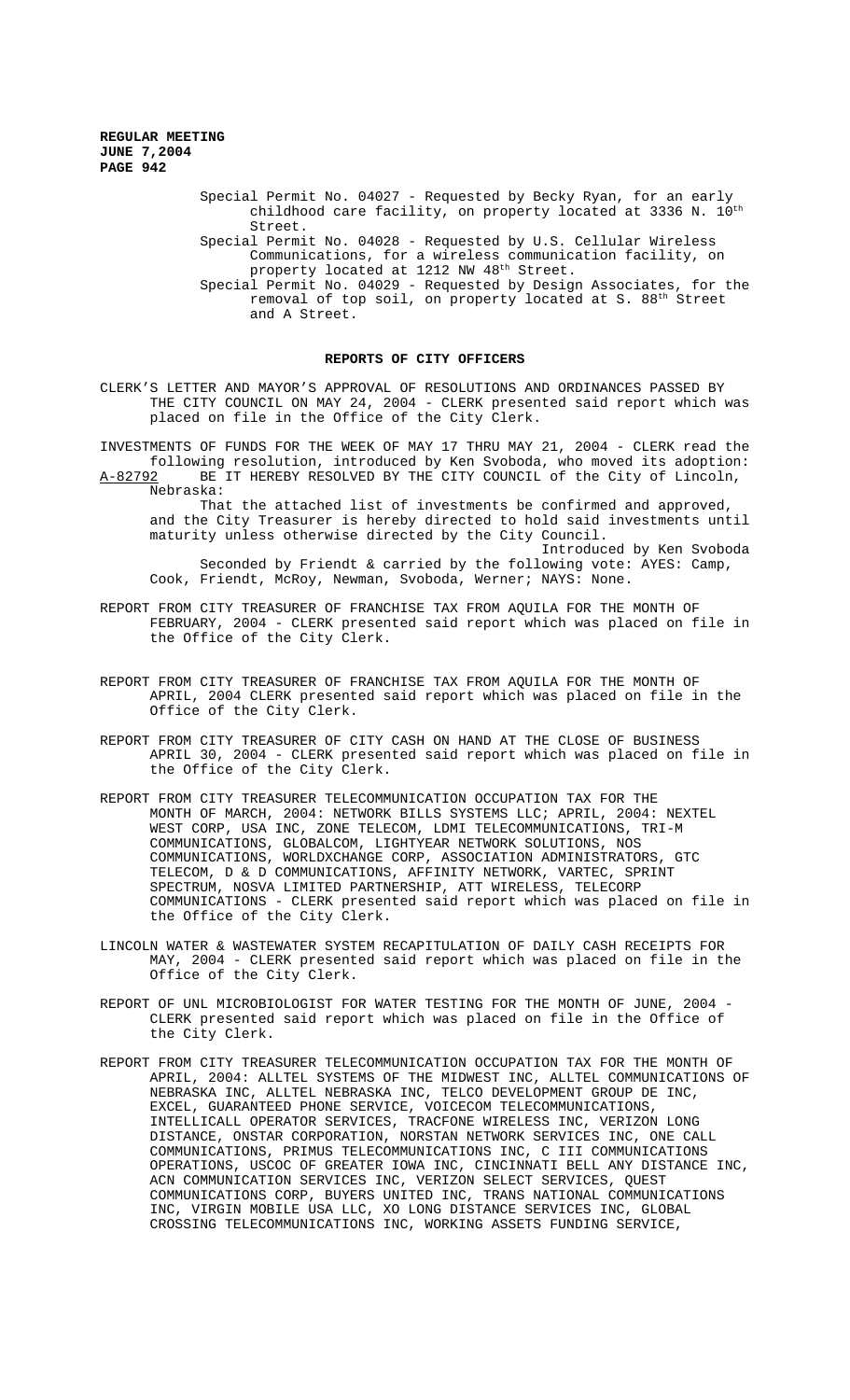MCLEODUSA TELECOMMUNICATIONS, AT&T COMMUNICATIONS OF MIDWEST, CRICKET COMMUNICATIONS INC, CELLULAR ONE, SPRINT COMMUNICATIONS COMPANY LIMITED PARTNERSHIP, NEXTEL PARTNERS, MCI TELECOMMUNICATIONS CORPORATION, NETWORK BILLING SYSTEMS LLC, NEBRASKA TECHNOLOGY & TELECOMMUNICATIONS INC - CLERK presented said report which was placed on file in the Office of the City Clerk.

REQUEST OF PUBLIC WORKS TO SET A PUBLIC HEARING DATE OF MONDAY, JUNE 28, 2004, AT 5:30 P.M. AND PLACE ON THE FORMAL CITY COUNCIL AGENDA THE FOLLOWING: 04-117 To provide authority to create and construct a sanitary sewer main district in South Folsom from West South Street south approximately 1,250 feet +/- and assess the cost thereof against the benefitted properties. 04-118 To provide authority to create an ornamental street lighting district along West Charleston from 1st

Street west approximately  $1,100$  feet  $+/-$  and assess the cost thereof against the benefitted properties. (Requires a Motion)

## ORDINANCES -  $1^{ST}$  READING & ASSOCIATED RESOLUTIONS (Resolutions listed hereunder advance to Public Hearing on 6/7/04)

- VACATING THE EAST-WEST ALLEY BETWEEN SOUTH STREET AND SAYLOR STREET, WEST OF 55TH STREET - CLERK read an ordinance, introduced by Ken Svoboda, vacating the east-west alley between South Sewer Street and Saylor Street, west of 55<sup>th</sup> Street, and retaining title thereto in the City of Lincoln, Lancaster County, Nebraska, the first time.
- AMENDING THE PAY SCHEDULE FOR A CERTAIN EMPLOYEE GROUP PREFIXED BY THE LETTER M BY CHANGING THE PAY RANGE FOR COMMUNITY HEALTH SERVICES MANAGER CLERK read an ordinance, introduced by Ken Svoboda, amending Section 1 of Ordinance No. 18223 relating to the pay schedules of employees whose classifications are assigned to the pay range which is prefixed by the letter "M" by amending the pay range of Community Health Services Manager from (M05) to (M04), the first time.
- AMENDING THE PAY SCHEDULE FOR A CERTAIN EMPLOYEE GROUP PREFIXED BY THE LETTER A BY CHANGING THE JOB CLASSIFICATION OF WATER SERVICE WORKER III TO WATER SERVICE SUPERVISOR AND TO AMEND THE PAY RANGE OF WATER METER SHOP SUPERVISOR - CLERK read an ordinance, introduced by Ken Svoboda, amending Sections 1 and 3 or Ordinance No. 18220 relating to the pay schedules of employees whose classifications are assigned to the pay range which is prefixed by the letter "A" and "C", respectively, by amending the job classification of "Water Service Worker III" to "Water Service Supervisor" and amending its pay range from (AO8) to (A10); and by moving the job classification "Water Meter Shop Supervisor" from the LCEA "C" Range to the LCEA "A" Range, the first time.
- AMENDING THE PAY SCHEDULE FOR A CERTAIN EMPLOYEE GROUP PREFIXED BY THE LETTER E BY CREATING THE JOB CLASSIFICATION OF OMBUDSMAN - CLERK read an ordinance, introduced by Ken Svoboda, amending Section 1 or Ordinance No. 18221 relating to the pay schedules of employees whose classifications are assigned to the pay range which is prefixed by the letter "E" by creating the job classification of Ombudsman, the first time.
- CHANGE OF ZONE 04028 APPLICATION OF THE URBAN DEVELOPMENT DEPARTMENT TO CREATE A SPECIAL SIGN OVERLAY DISTRICT WITHIN THE B-4 LINCOLN CENTER BUSINESS DISTRICT ON PROPERTY GENERALLY LOCATED BETWEEN O AND P STREETS AND NORTH 11TH AND NORTH 12TH STREETS - CLERK read an ordinance, introduced by Ken Svoboda, designating the Grand Theatre Special Sign District as an overlay special sign district within the B-4 Lincoln Center Business District on property generally located between O and P Streets and North  $11^{\text{th}}$  and North  $12^{\text{th}}$  Streets, excluding the west 50 feet and the east 50 feet on O Street, in accordance with the provisions of § 27.69.300 of the Lincoln Municipal Code and adopting special criteria for signs in said district, the first time.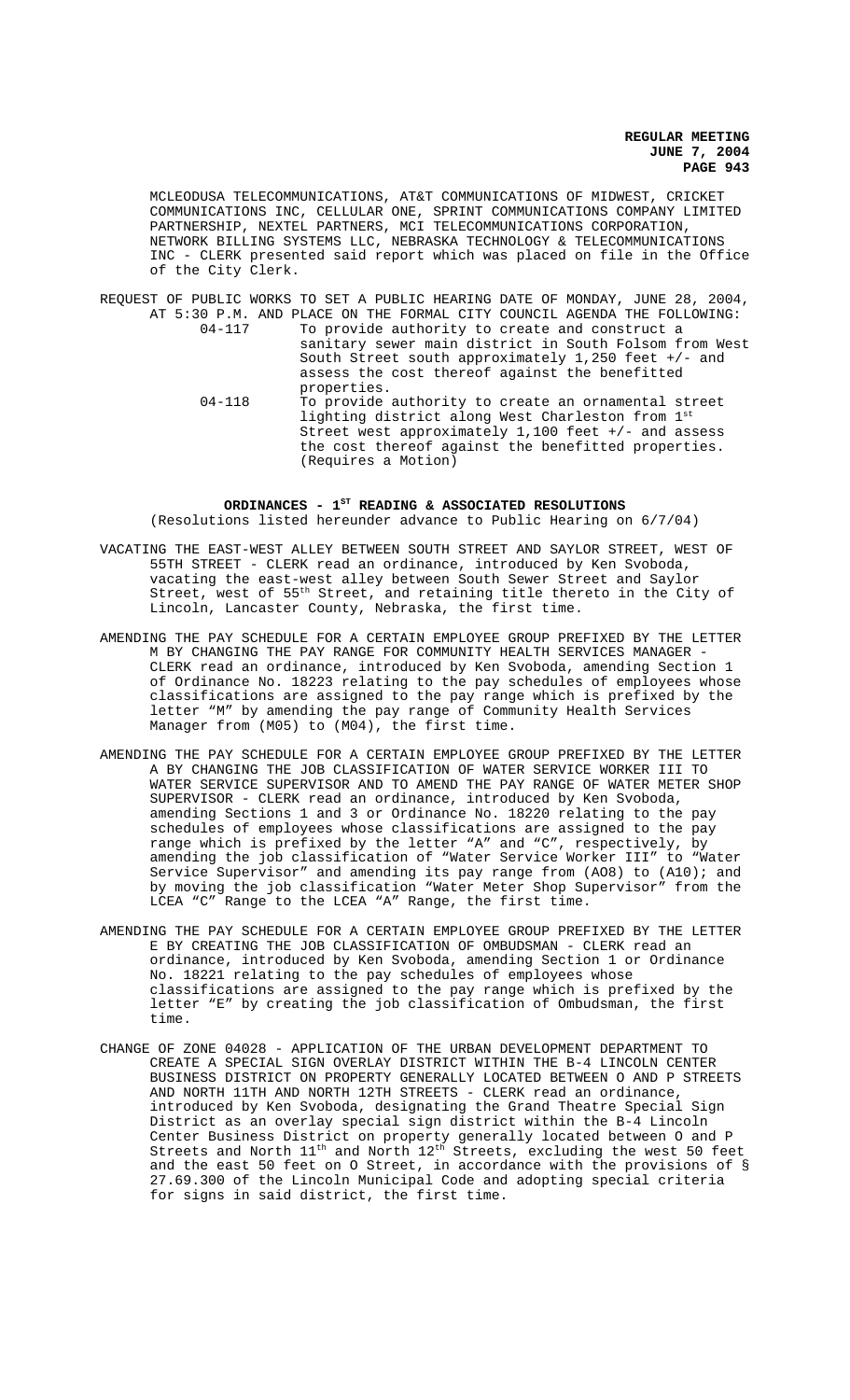- CHANGE OF ZONE 04029 APPLICATION OF SANITARY AND IMPROVEMENT DISTRICT NO. 6 FOR A CHANGE OF ZONE FROM AG AGRICULTURAL TO H-3 HIGHWAY COMMERCIAL AND FROM R-1 RESIDENTIAL AND H-3 HIGHWAY COMMERCIAL TO R-1 RESIDENTIAL ON PROPERTY GENERALLY LOCATED AT N.W. 84TH STREET/S.W. 84TH STREET AND WEST O STREET - CLERK read an ordinance, introduced by Ken Svoboda, amending the Lincoln Zoning District Maps attached to and made a part of Title 27 of the Lincoln Municipal Code, as provided by Section 27.05.020 of the Lincoln Municipal Code, by changing the boundaries of the districts established and shown thereon, the first time.
- CHANGE OF ZONE 04033 APPLICATION OF ST. ELIZABETH COMMUNITY HEALTH CENTER FOR A CHANGE OF ZONE FROM O-3 OFFICE PARK DISTRICT TO B-2 PLANNED NEIGHBORHOOD BUSINESS DISTRICT ON PROPERTY GENERALLY LOCATED SOUTH OF KENSINGTON DRIVE AND WEST OF N. 26TH STREET - CLERK read an ordinance, introduced by Ken Svoboda, amending the Lincoln Zoning District Maps attached to and made a part of Title 27 of the Lincoln Municipal Code, as provided by Section 27.05.020 of the Lincoln Municipal Code, by changing the boundaries of the districts established and shown thereon, the first time.
- USE PERMIT 94B APPLICATION OF ST. ELIZABETH COMMUNITY HEALTH CENTER TO INCREASE THE BOUNDARY OF THE EXISTING USE PERMIT TO ALLOW A TOTAL OF 47,000 SQ. FT. OF FLOOR AREA AND A REDUCTION IN THE FRONT YARD SETBACK ALONG N. 26TH STREET FROM 50 FEET TO 20 FEET, ON PROPERTY GENERALLY LOCATED SOUTH OF KENSINGTON DRIVE AND WEST OF N. 26TH STREET.
- ANNEXATION NO. 04006 AMENDING THE LINCOLN CORPORATE LIMITS MAP BY ANNEXING APPROXIMATELY 3.979 ACRES OF PROPERTY GENERALLY LOCATED AT SOUTH 84TH STREET AND NORVAL ROAD - CLERK read an ordinance, introduced by Ken Svoboda, annexing and including the below described land as part of the City of Lincoln, Nebraska and amending the Corporate Limits Map attached to and made a part of Ordinance No. 18208, to reflect the extension of the corporate limits boundary of the City of Lincoln, Nebraska established and shown thereon, the first time.
- CHANGE OF ZONE 04010 APPLICATION OF RON TONNIGES FOR A CHANGE OF ZONE FROM AG AGRICULTURAL TO R-1 RESIDENTIAL ON PROPERTY GENERALLY LOCATED AT S. 84TH STREET AND NORVAL ROAD - CLERK read an ordinance, introduced by Ken Svoboda, amending the Lincoln Zoning District maps attached to and made a part of Title 27 of the Lincoln Municipal Code, as provided by Section 27.05.020 of the Lincoln Municipal Code, by changing the boundaries of the districts established and shown thereon, the first time.
- APPROVING THE BRANDT HEIGHTS 1ST CONDITIONAL ANNEXATION AND ZONING AGREEMENT BETWEEN THE CITY AND RONALD A. TONNIGES AND MARVA R. TONNIGES OUTLINING CERTAIN CONDITIONS AND UNDERSTANDINGS WITH REGARDS TO THE ANNEXATION OF APPROXIMATELY 3.979 ACRES OF PROPERTY GENERALLY LOCATED NORTH AND SOUTH OF NORVAL ROAD AND EAST OF 84TH STREET.
- VACATING THE NORTH 9'4" OF THE Q STREET RIGHT-OF-WAY ADJACENT TO A PART OF THE HAYMARKET PARKING GARAGE GENERALLY LOCATED AT 9TH AND Q STREETS AS PART OF A CONTRACTUAL AGREEMENT BETWEEN B&J PARTNERSHIP AND THE CITY - CLERK read an ordinance, introduced by Ken Svoboda, vacating the north 9'4" of Q Street right-of-way adjacent to a part of the Haymarket Parking Garage, and retaining title thereto in the City of Lincoln, Lancaster County, Nebraska, the first time.
- AMENDING SECTION 5.04.130 OF THE LINCOLN MUNICIPAL CODE TO AMEND THE PROVISIONS RESTRICTING RETAIL LIQUOR SALES ON SUNDAY TO ALLOW BOTH ON AND OFF SALE BETWEEN THE HOURS OF 6:00 A.M. AND 12:00 NOON ON JULY 4, 2004 ONLY - CLERK read an ordinance, introduced by Ken Svoboda, amending Section 5.04.130 of the Lincoln Municipal Code to amend the provisions restricting retail liquor sales on Sunday to allow retail sales of all liquors both on and off sale between the hours of 6:00 a.m. and 12:00 noon on July 4, 2004; and repealing Section 5.04.130 of the Lincoln Municipal Code as hitherto existing, the first time.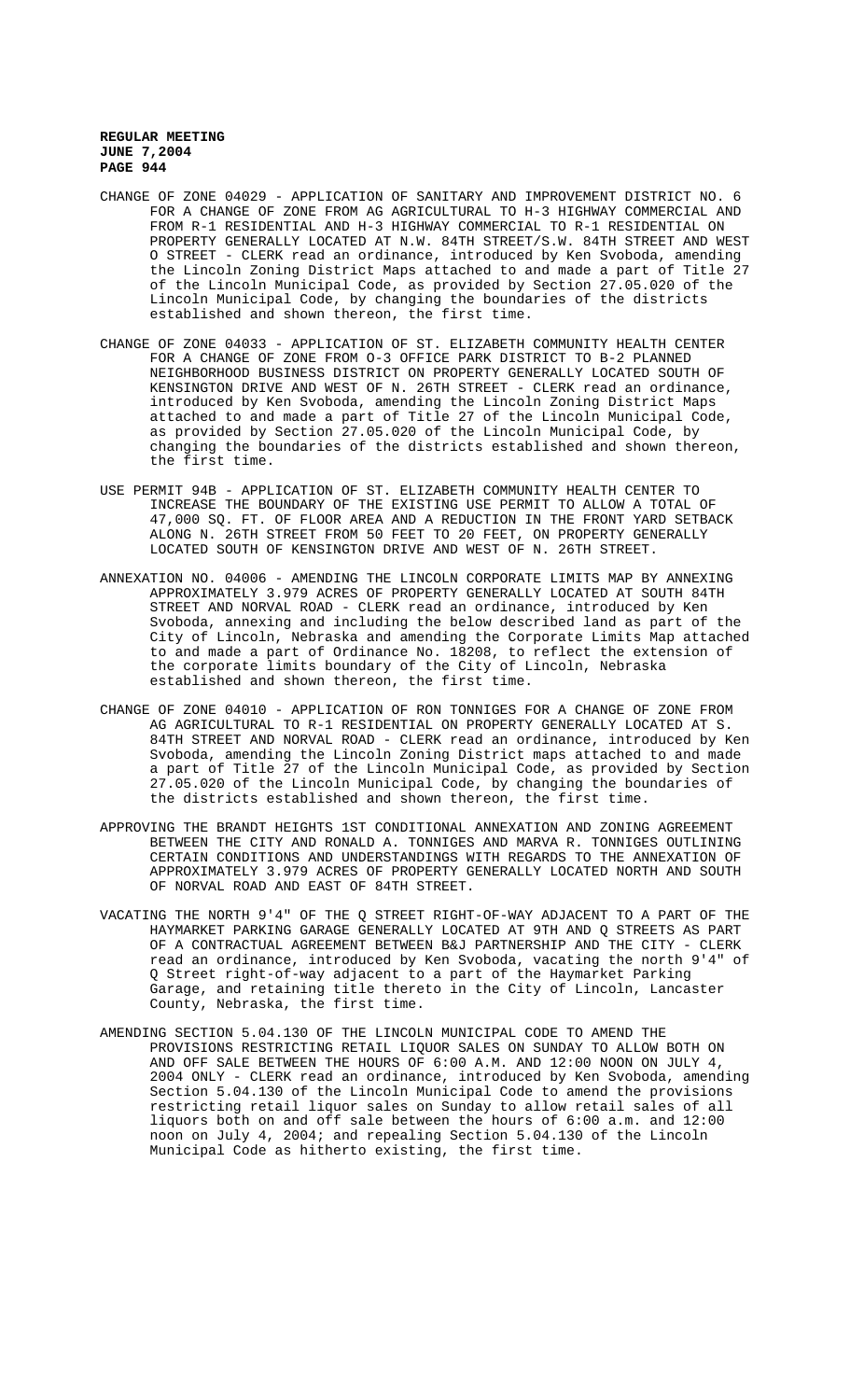# ORDINANCES - 3<sup>RD</sup> READING & RESOLUTIONS FOR ACTION

| ANNEXATION 02012 WILDERNESS HILLS - AMENDING THE LINCOLN CORPORATE LIMITS MAP |  |  |                                                                          |  |
|-------------------------------------------------------------------------------|--|--|--------------------------------------------------------------------------|--|
|                                                                               |  |  | BY ANNEXING APPROXIMATELY 91.98 ACRES GENERALLY LOCATED SOUTHEAST OF THE |  |
| reading:                                                                      |  |  | INTERSECTION OF SOUTH 27TH STREET AND YANKEE HILL ROAD - PRIOR to        |  |

- COOK Moved to delay to Bill No. 04-95 for one week to 6/14/04. Seconded by Camp & carried by the following vote: AYES: Camp, Cook, Friendt, McRoy, Newman, Svoboda, Werner; NAYS: None.
- CHANGE OF ZONE 3423 APPLICATION OF GERALD MADDOX FOR A CHANGE OF ZONE FROM AG AGRICULTURAL DISTRICT TO R-3 RESIDENTIAL DISTRICT, R-5 RESIDENTIAL DISTRICT, O-3 OFFICE PARK DISTRICT, AND B-2 PLANNED NEIGHBORHOOD BUSINESS DISTRICT, ON PROPERTY GENERALLY LOCATED SOUTHEAST OF THE INTERSECTION OF SOUTH 27TH STREET AND YANKEE HILL ROAD - PRIOR to reading:
- COOK Moved to delay to Bill No. 04-96 for one week to 6/14/04. Seconded by Camp & carried by the following vote: AYES: Camp, Cook, Friendt, McRoy, Newman, Svoboda, Werner; NAYS: None.
- APPROVING THE WILDERNESS HILLS CONDITIONAL ANNEXATION AND ZONING AGREEMENT BETWEEN THE CITY OF LINCOLN AND LINCOLN FEDERAL BANCORP, INC. OUTLINING CERTAIN CONDITIONS AND UNDERSTANDINGS WITH REGARDS TO THE ANNEXATION OF PROPERTY GENERALLY LOCATED SOUTHEAST OF THE INTERSECTION OF SOUTH 27TH STREET AND YANKEE HILL ROAD - PRIOR to reading:
- COOK Moved to delay to Bill No. 04R-107 for one week to 6/14/04. Seconded by Camp & carried by the following vote: AYES: Camp, Cook, Friendt, McRoy, Newman, Svoboda, Werner; NAYS: None.
- SPECIAL PERMIT 1999 APPLICATION OF GERALD MADDOX TO DEVELOP WILDERNESS HILL COMMUNITY UNIT PLAN CONSISTING OF 640 SINGLE FAMILY, TOWNHOUSE, AND MULTI-FAMILY DWELLING UNITS, WITH WAIVERS TO THE PRELIMINARY PLAT PROCESS, LANDSCAPING IN TRAFFIC CIRCLES AND MEDIANS, FRONT YARD SETBACKS, REAR YARD SETBACKS, MINIMUM LOT AREA AND WIDTH, BUILDING HEIGHT, AND SANITARY SEWER DESIGN STANDARDS, ON PROPERTY GENERALLY LOCATED SOUTHEAST OF THE INTERSECTION OF SOUTH 27TH STREET AND YANKEE HILL ROAD - PRIOR to reading:
- COOK Moved to delay to Bill No. 04R-108 for one week to 6/14/04. Seconded by Camp & carried by the following vote: AYES: Camp, Cook, Friendt, McRoy, Newman, Svoboda, Werner; NAYS: None.
- USE PERMIT 154 APPLICATION OF GERALD MADDOX TO DEVELOP 495,000 SQ. FT. OF OFFICE AND COMMERCIAL FLOOR AREA, WITH WAIVERS TO THE PRELIMINARY PLAT PROCESS, LANDSCAPING IN TRAFFIC CIRCLES AND MEDIANS, FRONT YARD SETBACKS, REAR YARD SETBACKS, MINIMUM LOT AREA AND WIDTH, BUILDING HEIGHT, AND SANITARY SEWER DESIGN STANDARDS, ON PROPERTY GENERALLY LOCATED SOUTHEAST OF THE INTERSECTION OF SOUTH 27TH AND YANKEE HILL ROAD - PRIOR to reading:
- COOK Moved to delay to Bill No. 04R-109 for one week to 6/14/04. Seconded by Camp & carried by the following vote: AYES: Camp, Cook, Friendt, McRoy, Newman, Svoboda, Werner; NAYS: None.
- CREATING GRADING DISTRICT NO. 152 IN THE NORTH/SOUTH ALLEY N. 58TH STREET TO TOUZALIN AVE., GLADSTONE TO JUDSON STREET AND ASSESSING THE COSTS THEREOF AGAINST THE BENEFITTED PROPERTIES - CLERK read an ordinance, introduced by Annette McRoy, an ordinance creating Grading District No. 152, defining the limits thereof, establishing the width of the roadway to be graded, providing for the grading of the sidewalk space and the relaying of sidewalks providing for the payment of the cost thereof, designating the property to be benefitted, providing for the acquisition of easements and additional right-of-way, if necessary, and repealing all ordinances or parts of ordinances in conflict herewith, the third time.

MCROY Moved to pass the ordinance as read.

Seconded by Camp & **LOST** by the following vote: AYES: None; NAYS: Camp, Cook, Friendt, McRoy, Newman, Svoboda, Werner. The ordinance, having **LOST**, was assigned the File **#38-4476** & was placed on file in the Office of the City Clerk.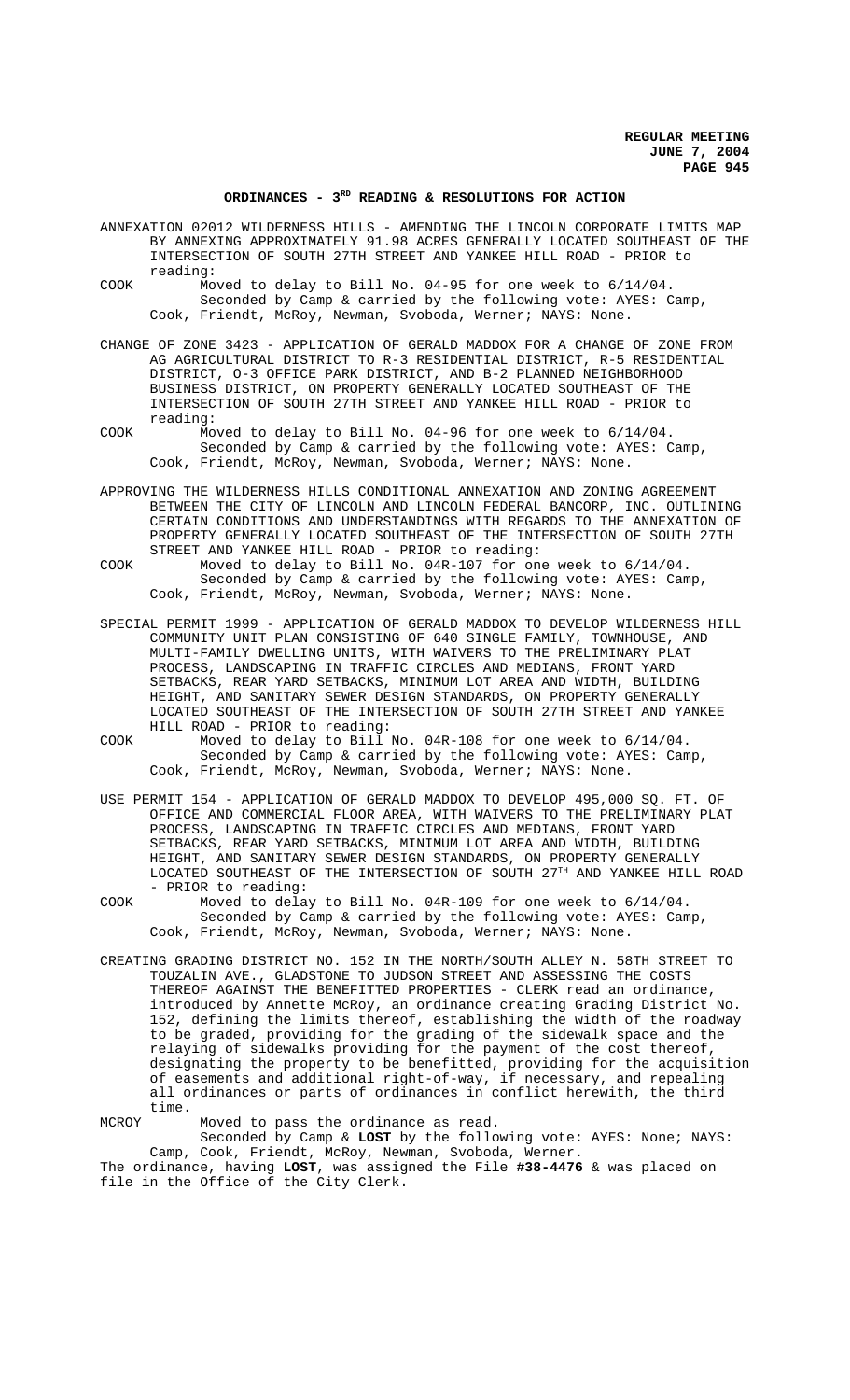CREATING GRAVELING DISTRICT NO. 341 IN THE NORTH/SOUTH ALLEY N. 58TH STREET TO TOUZALIN AVE., GLADSTONE TO JUDSON STREET AND ASSESSING THE COSTS THEREOF AGAINST THE BENEFITTED PROPERTIES - CLERK read an ordinance, introduced by Annette McRoy, creating Graveling District No. 341, defining the limits thereof, establishing the width of the roadway to be improved with gravel, crushed rock or other similar material, providing for the payment of the cost thereof, designating the property to be benefitted, providing for the acquisition of easements and additional right-of-way, if necessary, and repealing all ordinances or parts of ordinances in conflict herewith, the third time.

MCROY Moved to pass the ordinance as read.

Seconded by Camp & **LOST** by the following vote: AYES: None; NAYS: Camp, Cook, Friendt, McRoy, Newman, Svoboda, Werner. The ordinance, having **LOST**, was assigned the File **#38-4477** & was placed on file in the Office of the City Clerk.

CREATING WATER DISTRICT NO. 1193 IN OAKS HOLLOW LANE, STEVENS RIDGE ESTATES AND ASSESSING THE COSTS THEREOF AGAINST THE BENEFITTED PROPERTIES CLERK read an ordinance, introduced by Annette McRoy, creating Water District No. 1193, designating the real estate to be benefitted, providing for assessment of the costs of the improvements constructed therein, providing for the acquisition of easements and additional right-of-way, if necessary, and repealing all ordinances or parts of ordinances in conflict herewith, the third time.

MCROY Moved to pass the ordinance as read.

Seconded by Svoboda & carried by the following vote: AYES: Camp, Cook, Friendt, McRoy, Newman, Svoboda, Werner; NAYS: None. The ordinance, being numbered **#18373**, is recorded in Ordinance Book #25.

CREATING PAVING DISTRICT NO. 2628 IN NORTH 36TH STREET, VINE TO W STREETS AND ASSESSING THE COSTS THEREOF AGAINST THE BENEFITTED PROPERTIES - CLERK read an ordinance, introduced by Annette McRoy, creating Paving District No. 2628, defining the limits thereof, establishing the width of the roadway to be paved and the width of the grading to be done, providing for the curbing, guttering, and relaying of sidewalks, providing for the payment of the cost thereof, designating the property to be benefitted, providing for the acquisition of easements and additional right-of-way, if necessary, and repealing all ordinances or parts of ordinances in conflict herewith, the third time.

MCROY Moved to pass the ordinance as read.

Seconded by Svoboda & carried by the following vote: AYES: Camp, Cook, Svoboda, Werner; NAYS: Friendt, McRoy, Newman.

The ordinance, being numbered **#18374**, is recorded in Ordinance Book #25.

RENAMING UPTON GRAY LANE TO UPTON GREY LANE GENERALLY LOCATED AT S. 56TH STREET AND PINE LAKE ROAD TO CORRECT THE SPELLING OF SAID STREET - CLERK read an ordinance, introduced by Annette McRoy, changing the name of Upton Gray Lane to Upton Grey Lane located east of South 56th Street and south of Pine Lake Road, to correct the spelling of said street, the third time.

MCROY Moved to pass the ordinance as read.

Seconded by Camp & carried by the following vote: AYES: Camp, Cook, Friendt, McRoy, Newman, Svoboda, Werner; NAYS: None.

The ordinance, being numbered **#18375**, is recorded in Ordinance Book #25.

ORDERING ALLEY PAVING DISTRICT NO. 362A CONSTRUCTED IN THE EAST/WEST ALLEY,  $48<sup>TH</sup>$  TO  $49<sup>TH</sup>$  STREETS, LOWELL TO MEREDETH STREETS - CLERK read the following resolution, introduced by Patte Newman, who moved its adoption:<br>A-82793 WHE

A-82793 WHEREAS a majority petition has been submitted by the owners of record title, representing a majority of the front footage of the property directly abutting upon the alley in Alley Paving District No. 362A, being the East/West Alley, 48th to 49th Street, Lowell to Meredeth Street, and have been filed with the City Clerk, petitioning for the construction of said alley paving.

THEREFORE BE IT RESOLVED that the Department of Public Works is hereby authorized and directed to proceed with the preparation of detailed plans and specifications and to obtain bids for the said alley paving work in accordance with this resolution.